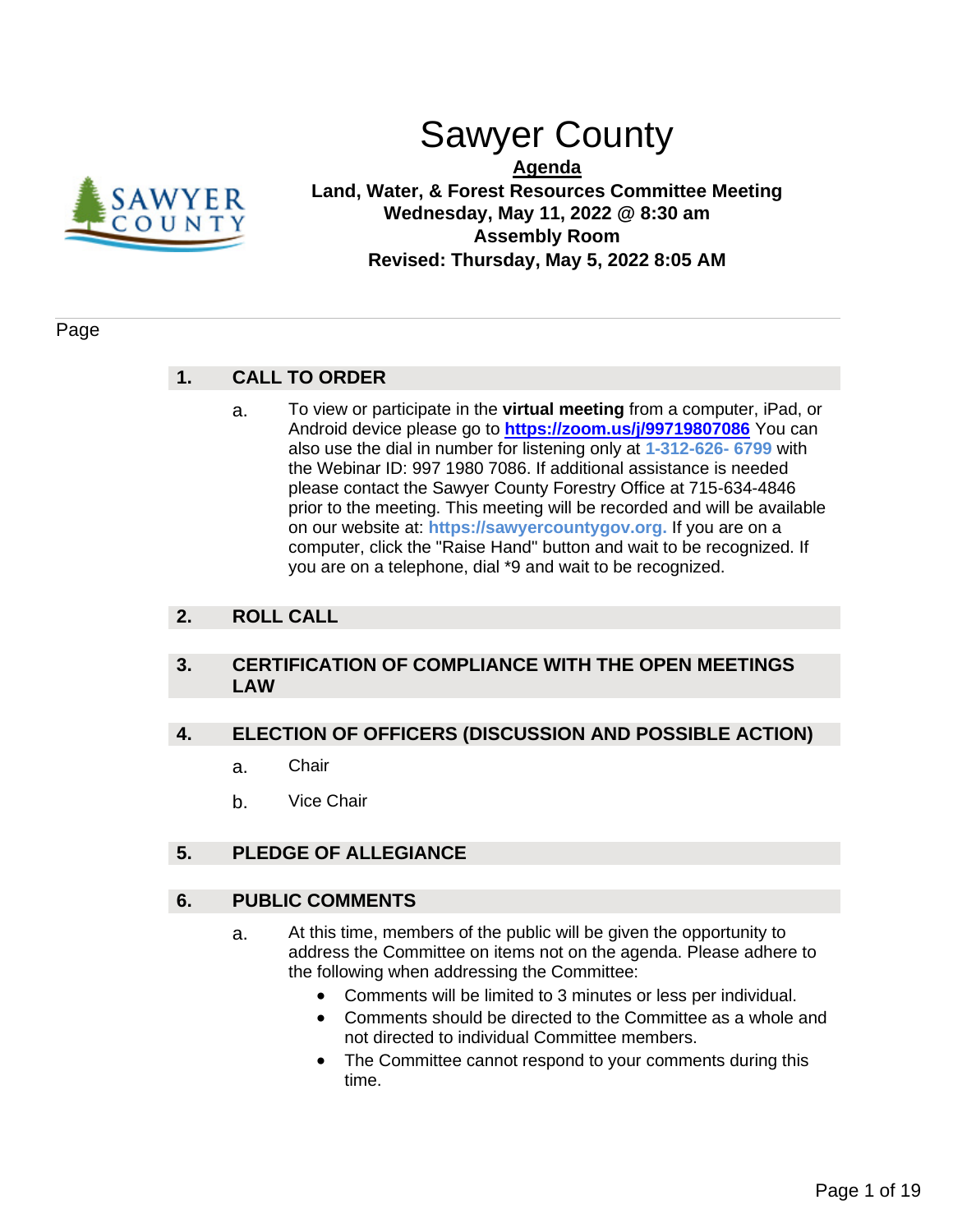• Please sign in and fill out a public comment sheet if you wish to speak on an item.

## **7. CONSIDER APPROVAL OF MINUTES FROM PREVIOUS MEETING**

4 - 5 a. [4.13.22 Land Water Forest Resource Minutes DRAFT](#page-3-0)

#### **8. EVENTS (DISCUSSION AND POSSIBLE ACTION)**

a. Chequamegon 100, June 18, 2022

## **9. LAND RECORDS AND COUNTY SURVEYOR DEPARTMENT REPORT**

## **10. SAWYER COUNTY FORESTRY DEPARTMENT**

- a. Recreational Trails Report Motorized- Non-motorized-
- 6 9 b. County Forestry Report [April 22 forestry report](#page-5-0)
- 10 16 c. Timber Sale Bid Approval (discussion and possible action) [1\) 2022 Spring Timber Sale Bid Results.pdf](#page-9-0) [2\) April 22 Timber Sale Bid Summary](#page-15-0)
	- d. Seeley Trails Update
	- e. Carbon Tax Credit Update
- 17 18 f. DNR Forestry Report [DNR Forestry Report April 2022](#page-16-0)

## **11. ZONING/ CONSERVATION DEPARTMENT**

- 
- 19 a. County Report [Conservation Department Update May 2022](#page-18-0)
	- b. USDA report
	- c. LCO report

## **12. FUTURE AGENDA ITEMS**

**13. CORRESPONDENCE, REPORTS FROM CONFERENCES AND MEETINGS, OTHER MATTERS FOR DISCUSSION ONLY**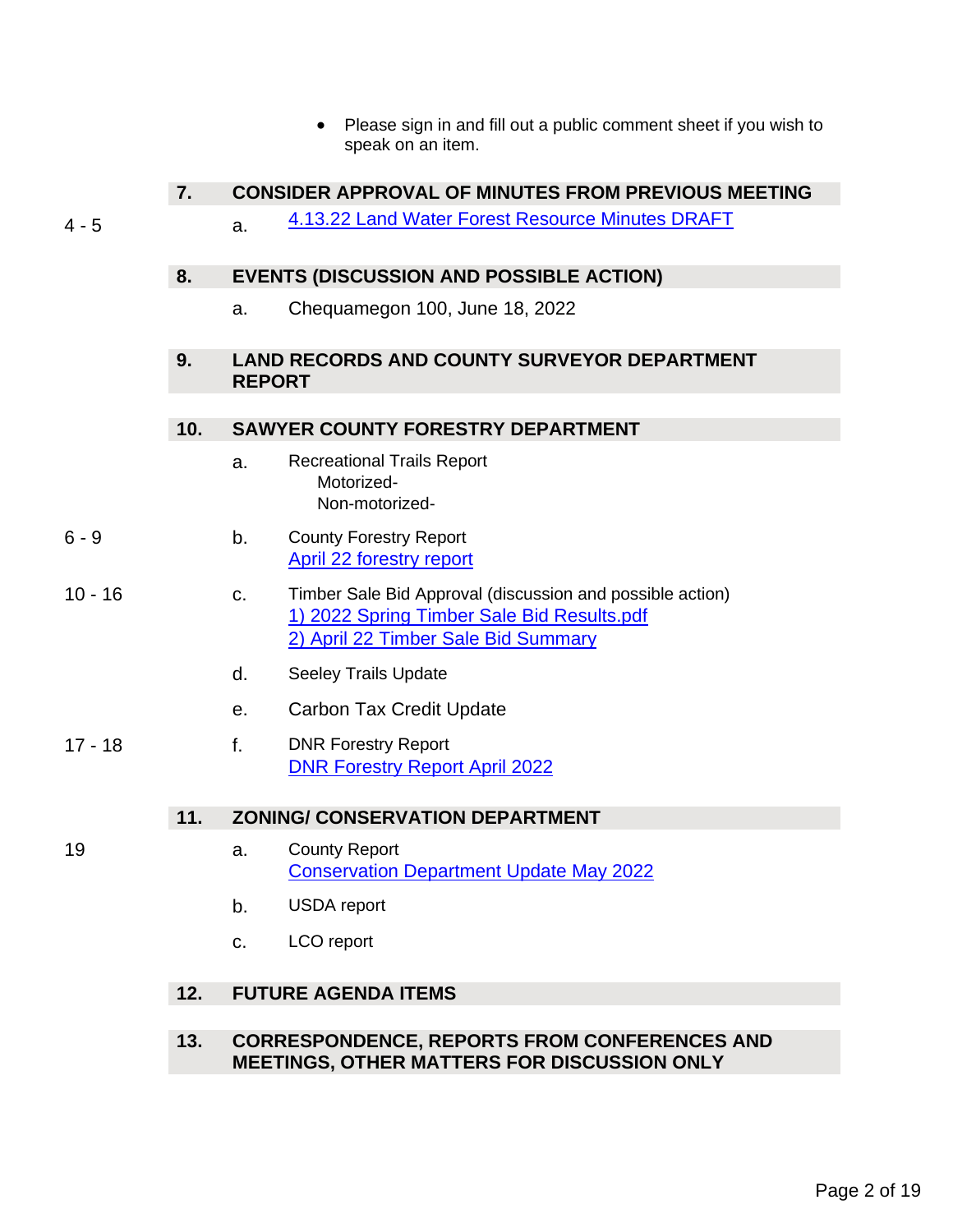#### **14. ADJOURNMENT**

#### **DISCLAIMER:**

*A quorum of the County Board of Supervisors or of any of its committees may be present at this meeting to listen and observe. Neither the Board nor any of the committees have established attendance at this meeting as an official function of the Board or committee(s) or otherwise made a determination that attendance at the meeting is necessary to carry out the Board or committee's function. The only purpose for other supervisors attending the meeting is to listen to the information presented. Neither the Board nor any committee (other than the committee providing this notice and agenda) will take any official action with respect to this noticed meeting.*

*Copy sent via email to: County Clerk and News Media. Note: Any person wishing to attend whom, because of a disability, requires accommodation should call the Sawyer County Clerk's office (715.634.4866) at least 24 hours before the scheduled meeting so appropriate arrangements can be made.*

*Land, Water, and Forest Resources Committee Mission Statement: "Develop, guide and implement policies that protect and ensure the sustainability of our biodiverse community."*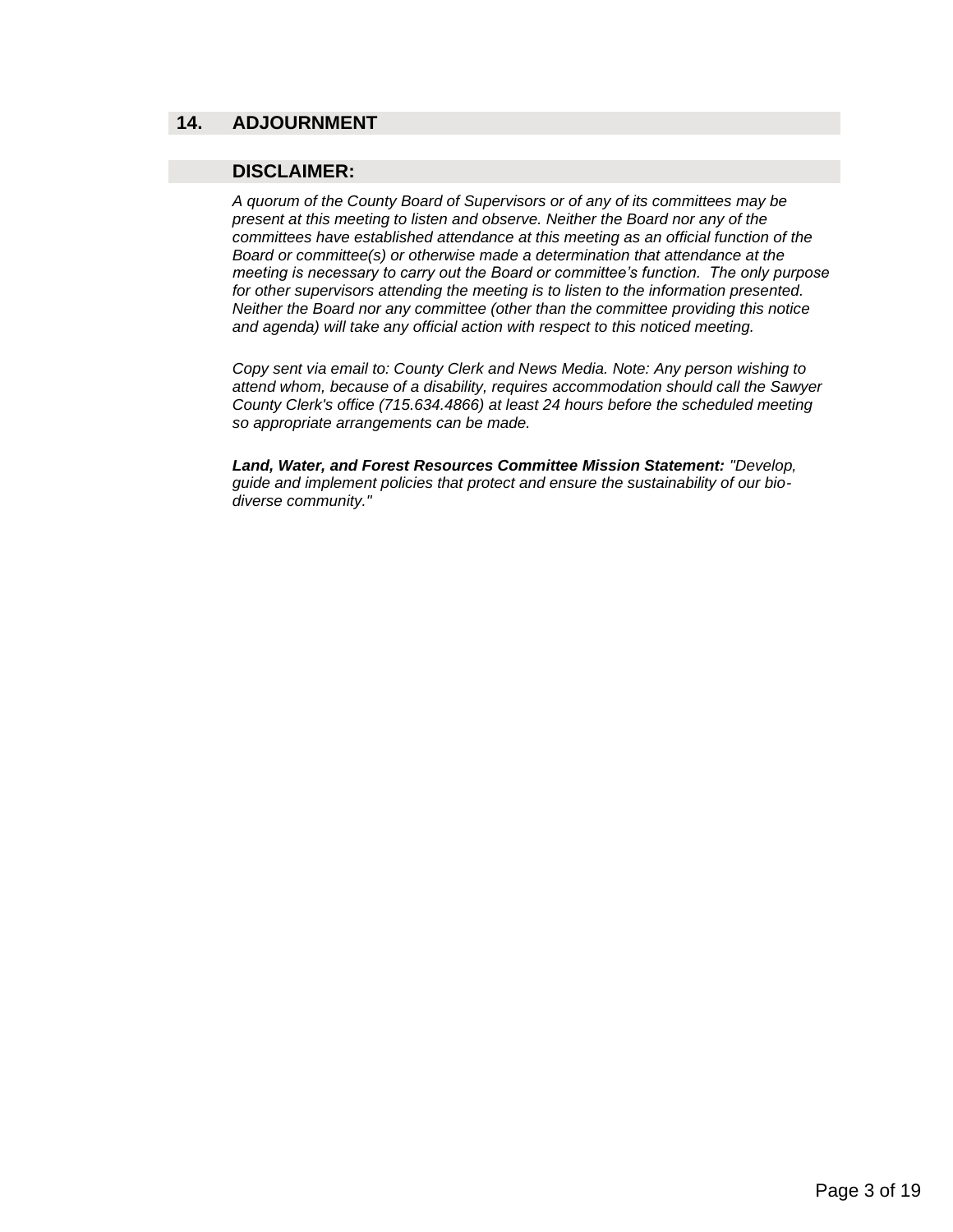<span id="page-3-0"></span>**Minutes of the April 13th meeting of the Sawyer County Land, Water & Forest Resources Committee Of the Sawyer County Board of Supervisors Assembly Room; Sawyer County**



| <b>Voting Committee Members (X) Present:</b> |
|----------------------------------------------|
| Chair: Bruce Paulson                         |
| $\boxtimes$ Ron Buckholtz – Vice Chair       |
| $\bowtie$ Jesse Boettcher -                  |
| $\boxtimes$ Brian Bisonette - Virtual        |
| Marc Helwig                                  |
| $\boxtimes$ Kevin Sheptick                   |
|                                              |

**Others Present:** Lynn Fitch **Rick Lindner** Mike Coleson **Roy Zubrod** Jay Kozlowski Pat O'Brien Greg Peterson Barb O'Brien Kathy LaReau Janeen Abric Dan Ploegger Jane Schroeder Tweed Shuman

**Call to Order –** Chair Ron Buckholtz called the meeting to order at 9:00 am.

**Certification of Compliance** with the open meeting law was met. Roll Call was taken; a quorum was met.

**Meeting Agenda –**

**Public Comments –** Barb O'Brien and Pat O'Brien

**Minutes from the previous meeting –** A motion was made by Mr. Boettcher to approve the minutes of the March 9, 2022; second by Mr. Sheptick. Motion carried without negative vote.

**Events –** Mr. Peterson presented the request for local events including CAMBA Women's Mountain Bike Clinic, the CAMBA Men's Mountain Bike Clinic, the Seeley Lions Pre-Fat Mountain Bike Race and the Chequamegon Mountain Bike Festival. A motion was made by Mr. Boettcher; second by Mr. Buckholtz to approve the upcoming events as presented. Motion carried without negative vote.

**Sawyer County Treasurer's Department – Over-the-Counter Land Sales** – Treasurer Abric presented three OTC land sales all in the Town of Bass Lake. A motion was made by Mr. Boettcher; second by Mr. Sheptick to approve land sales for #002-145-15-2900, #002-145-15-2300, and #002-103-24-1800 in the Town of Bass Lake. Motion carried without negative vote.

**Sawyer County Forestry Department --** Mr. Ploegger advised that the GIS staff submitted a statewide parcel database project with no issues and property listers are caught up to April 1st.

Trail Report -- Kathy LaReau advised that storm cleanup on trails is still in progress. The Alliance will work on signage for ATV season.

County Forestry – A written report was provided. Mr. Peterson reported that road bands came on in the middle of March; sale inspections were on target for the level of activity, timber sale contracts are out for advertisement for 26 tracks for sale, and they are completing trail aid grant applications now. An update of the Carbon Tax Credit process is anticipated to be available at the May meeting.

Tag Alder Beach Proposal -- Mr. Peterson presented a request from the Nelson Lake Association and Resort Association to develop a beach area off the old Tag Alder boat landing for an area approximately 10,000 square feet. It would be financially supported by the Associations requesting the project. A motion to approve this request with the stipulation that the Associations maintain the property was made by Mr. Bisonette; second by Mr. Boettcher. Motion carried without negative vote.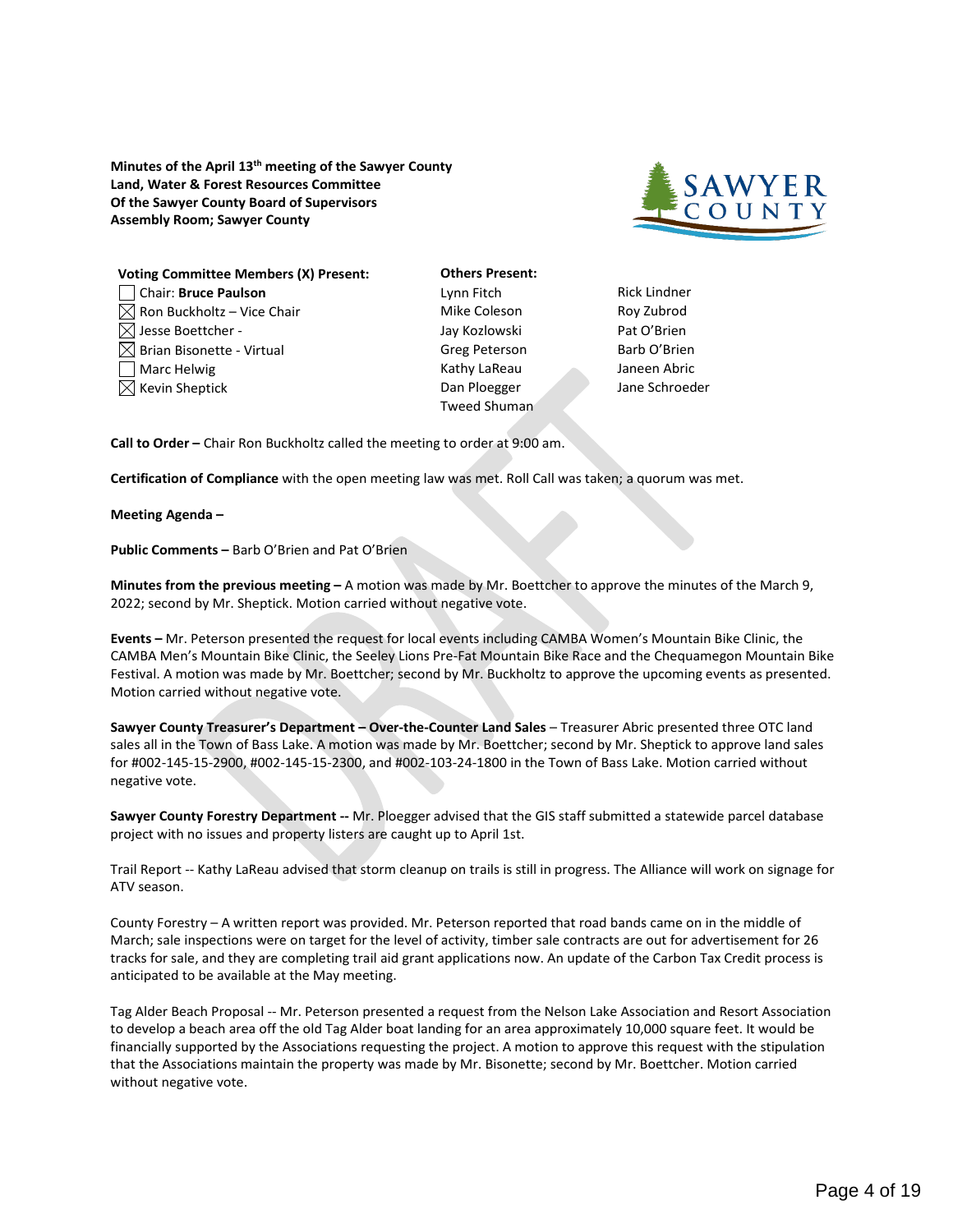County Cutting Buffer Zone Update – Mr. Peterson reported he is putting a work group together to look at the trail system so a plan can be developed to review the buffer zone process. Public comments were made by: Barbara O'Brien and Patrick O'Brien.

DNR Forestry Report -- A written report was provided. Roy Zubrod reported on the wolf depredation process and white-tailed deer permit quotas.

**Zoning/Conservation Department Report –** A written report was provided. Mr. Kozlowski advised that the tree sale will begin at the end of April. Staff attended several training classes, and dam operations are in full swing, managing water levels on county owned land. Work flow is picking up from zoning and conservation standpoint.

Upper Brunet River Dam repair plans were presented. The draw down is scheduled to start on August 15th. A motion was made to solicit bids for the project and approve the plans by Boettcher; second by Mr. Sheptick. Motion carried without negative vote.

LCO -- Mr. Bisonette advised that the LCO focus is currently on enforcement of trail activity, and they are seeing that most are abiding by the trail rules.

#### **Other Topics for Discussion Only -**

**Meeting Date/Time –** The next meeting of the Land, Water & Forest Resources Committee will be Wednesday, May 11, at 8:30 am in the Assembly Room.

Meeting adjourned at 9:33 am Minutes recorded by Lynn Fitch, County Clerk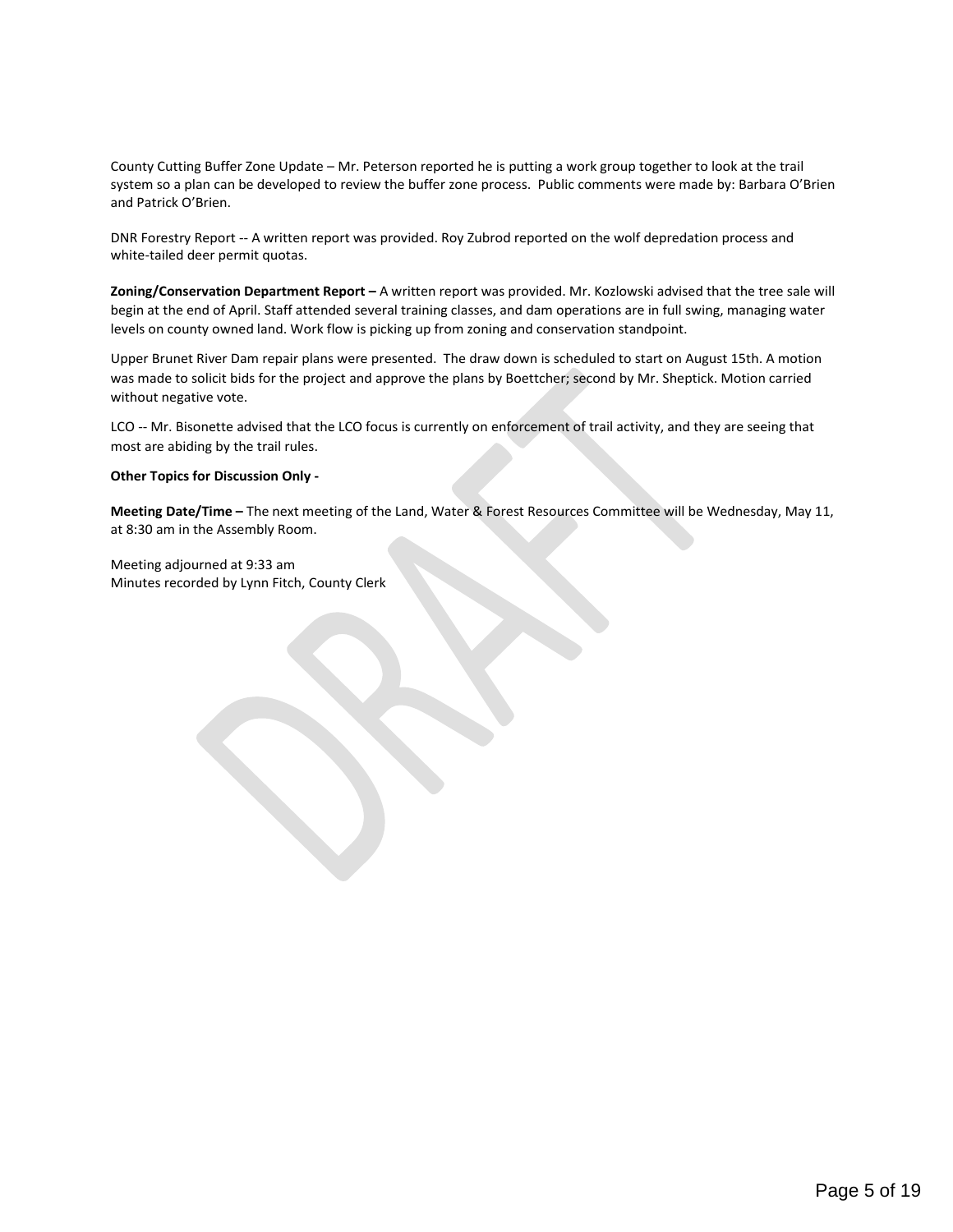#### <span id="page-5-0"></span>Forestry Report April 2022

#### Active Sales

|  |  | 0 sales listed as active in month of April |
|--|--|--------------------------------------------|
|  |  |                                            |

|           | # of  |          |                  |          |                |
|-----------|-------|----------|------------------|----------|----------------|
| Sale Date | Sales | Acres    | <b>Bid Value</b> | Received | Est. Remaining |
| 4/7/17    | 0     | 0        | \$0              | \$0      | \$0            |
| 11/3/17   | 0     | 0        | \$0              | \$0      | \$0            |
| 4/6/18    | 0     | 0        | \$0              | \$0      | \$0            |
| 11/2/18   | 0     | 0        | \$0              | \$0      | \$0            |
| 5/3/19    | 0     | 0        | \$0              | \$0      | \$0            |
| 11/01/19  | 0     | 0        | \$0              | \$0      | \$0            |
| 5/5/20    | 0     | 0        | \$0              | \$0      | \$0            |
| 11/3/20   | 0     | $\Omega$ | \$0              | \$0      | \$0            |
| 5/7/21    | 0     | $\Omega$ | \$0              | \$0      | \$0            |
| 10/22/21  | 0     | 0        | \$0              | \$0      | \$0            |
| Totals    | 0     | 0        | \$0              | \$0      | \$0            |

#### Inactive Sales

|           | # of  |       |                  |                |                |
|-----------|-------|-------|------------------|----------------|----------------|
| Sale Date | Sales | Acres | <b>Bid Value</b> | Received       | Est. Remaining |
| 4/7/17    | 4     | 443   | \$153,790.00     | \$140.725.13   | \$47,186.79*   |
| 11/3/17   | 4     | 468   | \$250,376.00     | \$39.594.33    | \$210.781.67   |
| 4/6/18    | 2     | 196   | \$116,228.00     | \$126.663.42   | \$50.440.00*   |
| 11/2/18   | 4     | 264   | \$116,751.75     | \$42.294.77    | \$74,456.98    |
| 5/3/19    | 10    | 927   | \$394,877.50     | \$201.075.58   | \$212,582.69*  |
| 11/01/19  | 9     | 674   | \$497,349.14     | \$274,882.66   | \$235.188.01*  |
| 5/5/20    | 9     | 599   | \$422,225.26     | \$63.379.02    | \$378,846.24   |
| 11/3/20   | 10    | 890   | \$800,987.90     | \$327.663.35   | \$473.324.55   |
| 5/7/21    | 21    | 1694  | \$1,435,179.60   | \$178.325.85   | \$1,256,853.75 |
| 10/22/21  | 14    | 1139  | \$963.334.20     | \$0            | \$963.334.20   |
| 5/11/22   | 21    | 1456  | \$1,355,750.12   | \$0            | \$1,355,750.12 |
| Totals    | 108   | 8750  | \$6.526.849.47   | \$1.394.604.11 | \$5.258.745.00 |

\* Sales having overruns

\*\* Sales having underruns

0 sales closed out in April.

**Timber Sale Value (sold contracts-uncut) on file = \$5,258,745.00**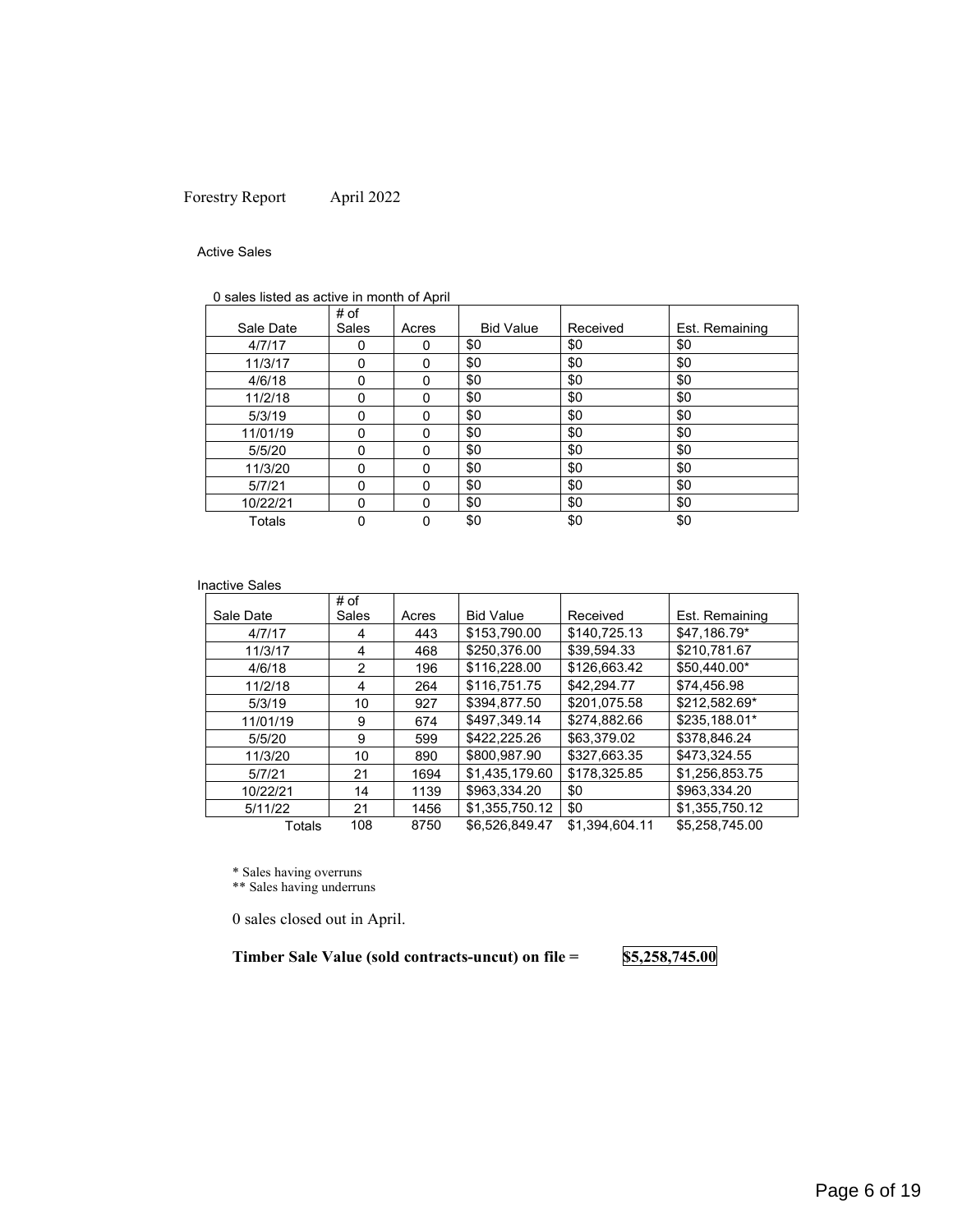| <b>Timber Revenue</b><br>Timber Sales                                                                                                        | April<br>\$145,592.85 |                                                                     | YTD<br>\$577,651.48          |
|----------------------------------------------------------------------------------------------------------------------------------------------|-----------------------|---------------------------------------------------------------------|------------------------------|
| <b>Christmas Trees/Boughs</b>                                                                                                                | \$0                   |                                                                     | \$0                          |
| Performance Bond Cashed                                                                                                                      | \$0                   |                                                                     | \$0                          |
| <b>Other Revenue</b><br>Camping/Firewood/Access/Hay                                                                                          | \$0                   |                                                                     | \$65.00                      |
| Park Reservations                                                                                                                            | \$50                  |                                                                     | \$200                        |
| Gross Timber Sale Revenue<br>10% Payment to Towns<br>Net Timber Sale Revenue<br><b>Total Other Revenue</b><br>Timber Sale Revenue Billed Out |                       | \$577,651.48<br>\$57,765.15<br>\$519,886.33<br>\$50<br>\$100,482.94 | <b>Budget</b><br>\$1,850,000 |

| Timber Sale Inspections | $#$ month |                                                                                       |
|-------------------------|-----------|---------------------------------------------------------------------------------------|
|                         |           |                                                                                       |
|                         |           | Commantar. Coal for timbor and ingrestions is conomily and ingrestion non wools while |

Comments: Goal for timber sale inspections is generally one inspection per week while sale is actively being harvested or wood is being hauled.

| Tract Establishment | $\#$ sales month/YTD acres month/YTD |         | Goal |  |
|---------------------|--------------------------------------|---------|------|--|
|                     | 1/19                                 | 54/1471 | 3600 |  |
| Comments:           |                                      |         |      |  |

| Recon Acres Updated |      |                    |  |
|---------------------|------|--------------------|--|
| April               | YTD  | <b>Annual Goal</b> |  |
|                     | 4129 | $6.000$ acres      |  |

Comments: Recon is the assessment of geographic, structure and compositional attributes of forest stands. Field information is stored in the Wisconsin Forest Inventory & Reporting System (WisFIRS). Basic resource information is collected, stored and updated systematically and continuously. Database is used to analyze existing resources, evaluate management alternatives and assist in the development and implementation of management plans.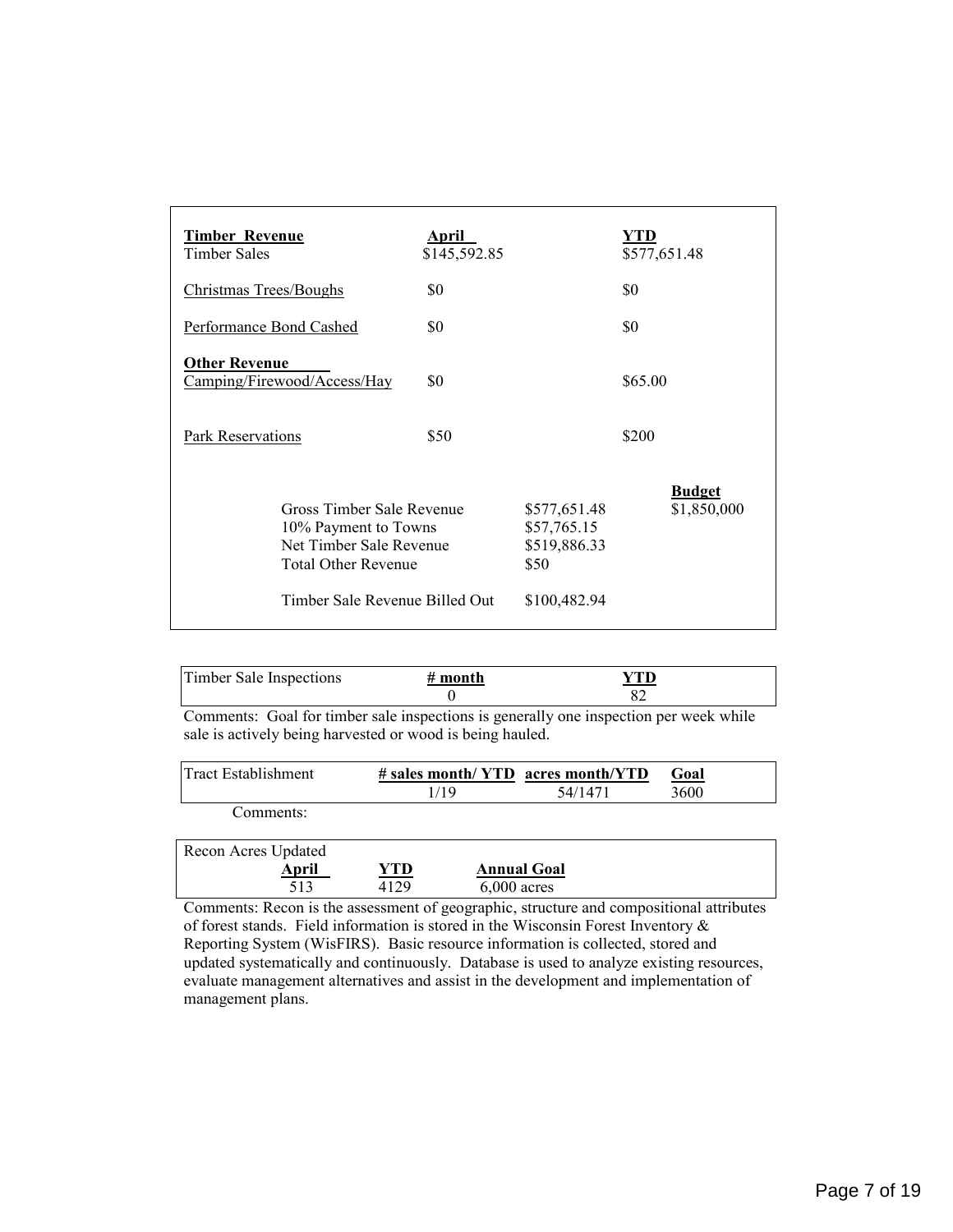| Good Neighbor Authority (GNA) Hours |                                                         |       |
|-------------------------------------|---------------------------------------------------------|-------|
| April                               | <b>FY22 Contract</b>                                    | YTD   |
| 44.25                               | 141                                                     | 63.25 |
| <b>Current Contract:</b>            |                                                         |       |
| Sawyer County - DNR FY22 Stands     |                                                         |       |
|                                     | Approximately 575 hours timber sale admin. \$40,046.54. |       |
|                                     |                                                         |       |

Comments: Under the federal Good Neighbor Authority, the USDA Forest Service is authorized to enter into cooperative agreements with states to perform forest management activities on national forest lands. WDNR has entered into a GNA agreement with the Chequamegon-Nicolet National Forest (CNNF). WDNR is authorized to contract with counties to assist with forest management activities on national forest lands. The focus of the GNA program is to assist in the implementation of the CNNF Forest Plan, which will provide:

- Forest products to the local economy
- Collaboration between federal, state and county forest managers
- Improved health and resiliency of forestlands and watersheds within Wisconsin

#### Oak Wilt:

Nothing new to report, detection and treatment completed until next year.

Emerald Ash Borer: Nothing new to report.

Mountain Bike Trails: Trails closed for spring as of April 1.

Birkie Trail: Nothing new to report.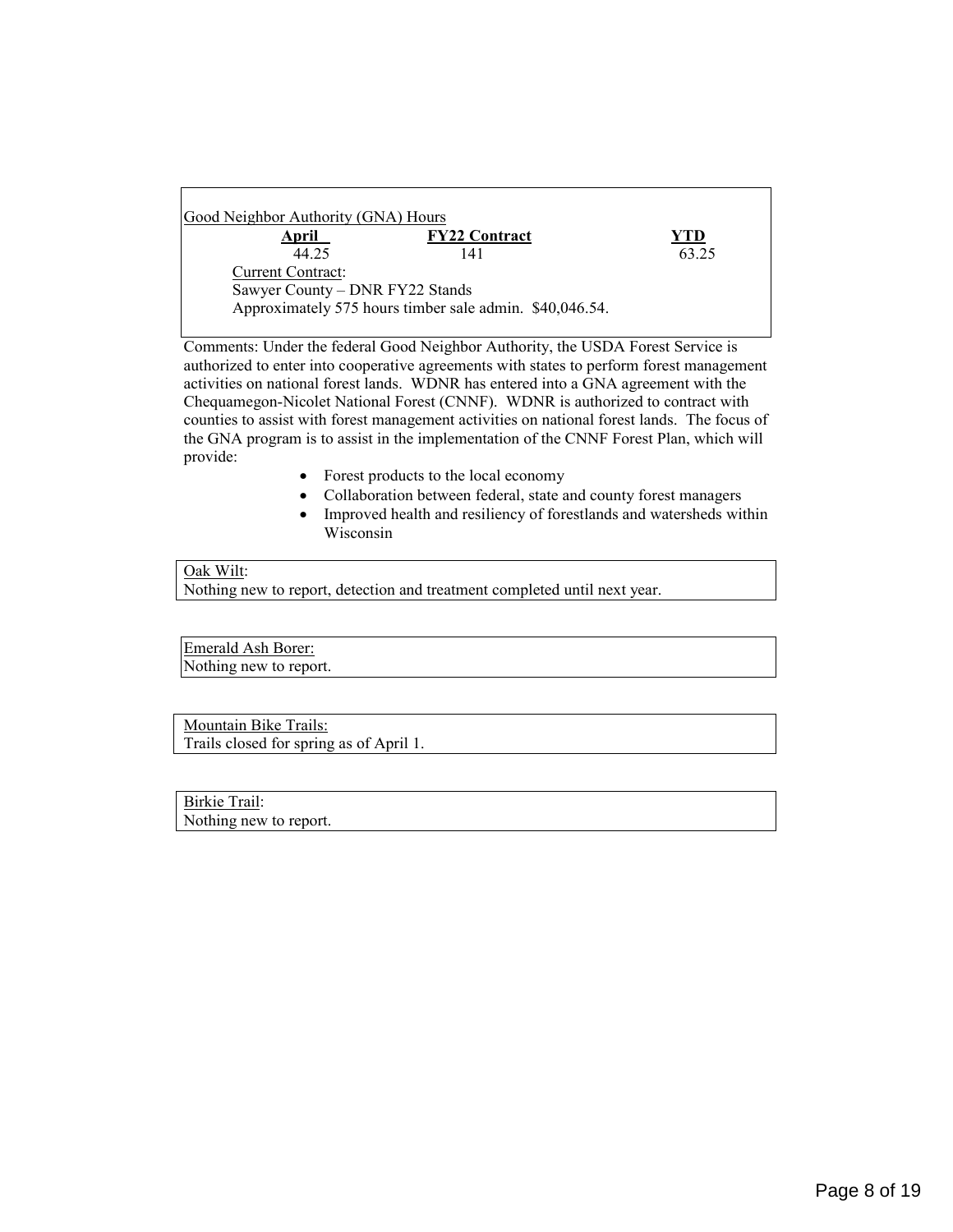| ATV/UTV/Snowmobile Trails:                                                                      |           |
|-------------------------------------------------------------------------------------------------|-----------|
| Trails closed for spring as of April 1.                                                         |           |
| Completed the following trail aid grant applications, applications due April 15 <sup>th</sup> : |           |
| ATV/UTV Summer Maintenance 149.0 Miles                                                          | \$119,200 |
| ATV Winter Maintenance 149.8 miles                                                              | \$14,980  |
| Snowmobile Maintenance 338.18 miles                                                             | \$114,954 |
| Snowmobile New Miles Trail 6, 3.4 miles                                                         | \$1,020   |
| Snowmobile New Miles Trail 22, 2.0 miles                                                        | \$600     |
| Tuscobia Trail Rehab, Hwy 40 to Hwy 27, 4.6 miles                                               | \$95,500  |
| Tuscobia Trail Rehab, Wooddale Rd. to Wooddale Rd, 2.6 miles                                    | \$53,950  |
| Trail 11 Rehab, Tuscobia trail to Lost Lake Rd, south, 3.1 miles                                | \$92,295  |
| Trail 15 Rehab, Phipps Fire Ln to Hwy 77, 1.7 miles                                             | \$45,750  |
| Trail 31 Rehab, Rusk Cty Line to Tuscobia trail, 3.9 miles                                      | \$104,130 |
| Trail 77 Rehab, Janet Rd to Telemark Rd, 2.0 miles                                              | \$53,900  |
|                                                                                                 |           |

Snowmobile/ATV Alliance has been out clearing trails from ice storm and preparing for the trails opening.

#### Parks:

Hatchery Park: Spring clean up from ice storm damage.

Nelson Lake Park: Nothing new to report.

#### Other:

Completed 103 Acre prescribed burn with WDNR Forestry and Wildlife staff on Parks Farm area of County Forest in the Winter Block. Purpose of the burn was for wildlife opening maintenance.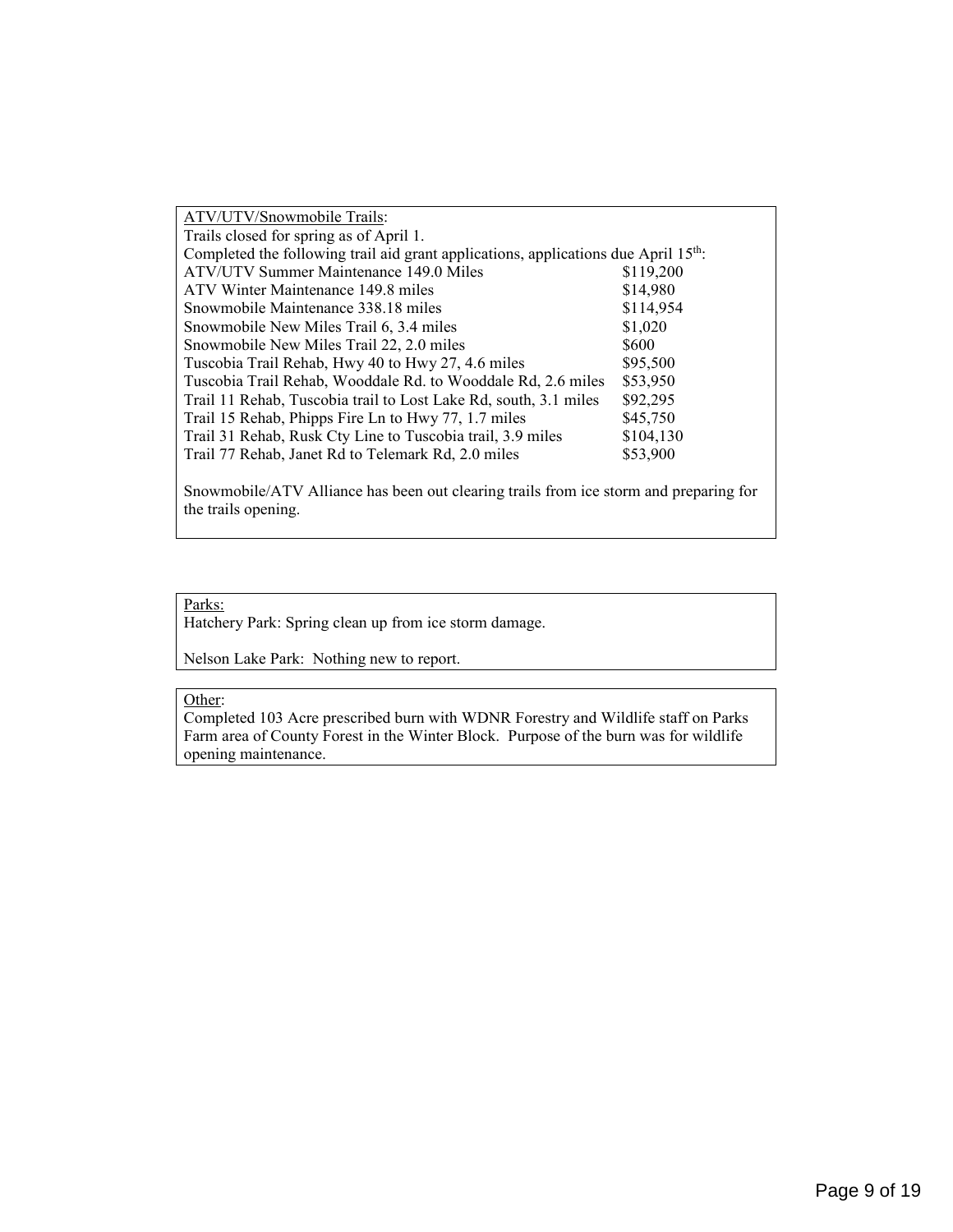<span id="page-9-0"></span>

| <b>TRACT NO. 29-20</b>         | <b>Mix Hdwd</b> | <b>Red Oak</b>  | <b>Basswood</b> | <b>Red Oak</b> | Mix Hdwd        | <b>Basswood</b>            |                 |                   |                  |
|--------------------------------|-----------------|-----------------|-----------------|----------------|-----------------|----------------------------|-----------------|-------------------|------------------|
| Town of Edgewater              | 275 Cords       | 245 Cords       | 45 Cords        | <b>27 MBF</b>  | 7 MBF           | 2 MBF                      |                 |                   | <b>Total Bid</b> |
| <b>MINIMUM BID</b>             | \$20.00         | \$12.00         | \$5.00          | \$200.00       | \$100.00        | \$100.00                   |                 |                   | \$14,965.00      |
| <b>NO BIDS</b>                 |                 |                 |                 |                |                 |                            |                 |                   |                  |
|                                |                 |                 |                 |                |                 |                            |                 |                   |                  |
| <b>TRACT NO. 31-20</b>         | <b>Mix Hdwd</b> | <b>Red Oak</b>  | <b>Basswood</b> | Aspen          | <b>Mix Hdwd</b> | <b>Red Oak</b>             | Basswood        |                   |                  |
| Town of Couderay               | 500 Cords       | 270 Cords       | 140 Cords       | 100 Cords      | <b>40 MBF</b>   | 42 MBF                     | <b>11 MBF</b>   |                   | <b>Total Bid</b> |
| <b>MINIMUM BID</b>             | \$20.00         | \$12.00         | \$5.00          | \$25.00        | \$100.00        | \$200.00                   | \$100.00        |                   | \$29,940.00      |
| <b>SUZAN LOGGING</b>           | \$20.01         | \$12.01         | \$5.01          | \$25.01        | \$101.00        | \$201.00                   | \$101.00        |                   | \$30,043.10      |
|                                |                 |                 |                 |                |                 |                            |                 |                   |                  |
| <b>TRACT NO. 19-21</b>         | <b>Red Oak</b>  | Mix Hdwd        | <b>Basswood</b> | Aspen          | <b>Red Oak</b>  | <b>Mix Hdwd</b>            | <b>Basswood</b> | <b>Hard Maple</b> |                  |
| Town of Edgewater              | 245 Cords       | 400 Cords       | 165 Cords       | 40 Cords       | 60 MBF          | <b>25 MBF</b>              | <b>40 MBF</b>   | <b>20 MBF</b>     | <b>Total Bid</b> |
| <b>MINIMUM BID</b>             | \$12.00         | \$20.00         | \$5.00          | \$25.00        | \$200.00        | \$100.00                   | \$100.00        | \$200.00          | \$35,265.00      |
| <b>SUZAN LOGGING</b>           | \$12.02         | \$20.02         | \$5.05          | \$25.05        | \$225.00        | \$150.00                   | \$100.00        | \$225.00          | \$38,557.50      |
|                                |                 |                 |                 |                |                 |                            |                 |                   |                  |
| <b>TRACT NO. 20-21</b>         | Mix Hdwd        | <b>Red Oak</b>  | <b>Basswood</b> | <b>Red Oak</b> |                 | <b>Basswood Hard Maple</b> | Mix Hdwd        |                   |                  |
| Town of Meteor                 | 250 Cords       | 185 Cords       | 120 Cords       | 23 MBF         | <b>17 MBF</b>   | 7 MBF                      | 4 MBF           |                   | <b>Total Bid</b> |
| <b>MINIMUM BID</b>             | \$20.00         | \$12.00         | \$5.00          | \$200.00       | \$100.00        | \$200.00                   | \$200.00        |                   | \$15,920.00      |
| <b>NO BIDS</b>                 |                 |                 |                 |                |                 |                            |                 |                   |                  |
|                                |                 |                 |                 |                |                 |                            |                 |                   |                  |
| <b>TRACT NO. 21-21</b>         | <b>Red Oak</b>  | <b>Basswood</b> | Mix Hdwd        | <b>Red Oak</b> | Basswood        | <b>Mix Hdwd</b>            |                 |                   |                  |
| Town of Lenroot                | 400 Cords       | 35 Cords        | 50 Cords        | <b>171 MBF</b> | 6 MBF           | 1 MBF                      |                 |                   | <b>Total Bid</b> |
| <b>MINIMUM BID</b>             | \$20.00         | \$5.00          | \$20.00         | \$200.00       | \$100.00        | \$100.00                   |                 |                   | \$40,900.00      |
| <b>THEODORE STRZOK LOGGING</b> | \$36.15         | \$20.00         | \$36.15         | \$460.00       | \$175.00        | \$300.00                   |                 |                   | \$96,977.50      |
| <b>SUSAN LOGGING</b>           | \$21.15         | \$25.55         | \$28.05         | \$425.00       | \$110.00        | \$110.00                   |                 |                   | \$84,201.75      |
| TRI-STATE LUMBER & LAND        | \$22.50         | \$22.50         | \$22.50         | \$400.00       | \$155.00        | \$155.00                   |                 |                   | \$80,397.50      |
| MILLER TIMBER HARVESTING       | \$28.50         | \$20.00         | \$25.00         | \$385.00       | \$140.00        | \$150.00                   |                 |                   | \$80,175.00      |
| ASHLAND MAT, LLC               | \$20.00         | \$9.00          | \$23.00         | \$375.45       | \$125.00        | \$250.54                   |                 |                   | \$74,667.49      |
| <b>GRANGER LOGGING, LLC</b>    | \$20.00         | \$7.00          | \$25.00         | \$350.00       | \$180.00        | \$100.00                   |                 |                   | \$70,525.00      |
| NORTHWEST HARDWOODS            | \$20.00         | \$5.00          | \$20.00         | \$350.00       | \$200.00        | \$200.00                   |                 |                   | \$70,425.00      |

| <b>TRACT NO. 22-21</b> | Aspen     |          | Mix Hdwd Balsam Fir | Mix Hdwd |           |
|------------------------|-----------|----------|---------------------|----------|-----------|
| Town of Couderay       | 775 Cords | 75 Cords | 40 Cords            | 5 MBF    | Total Bid |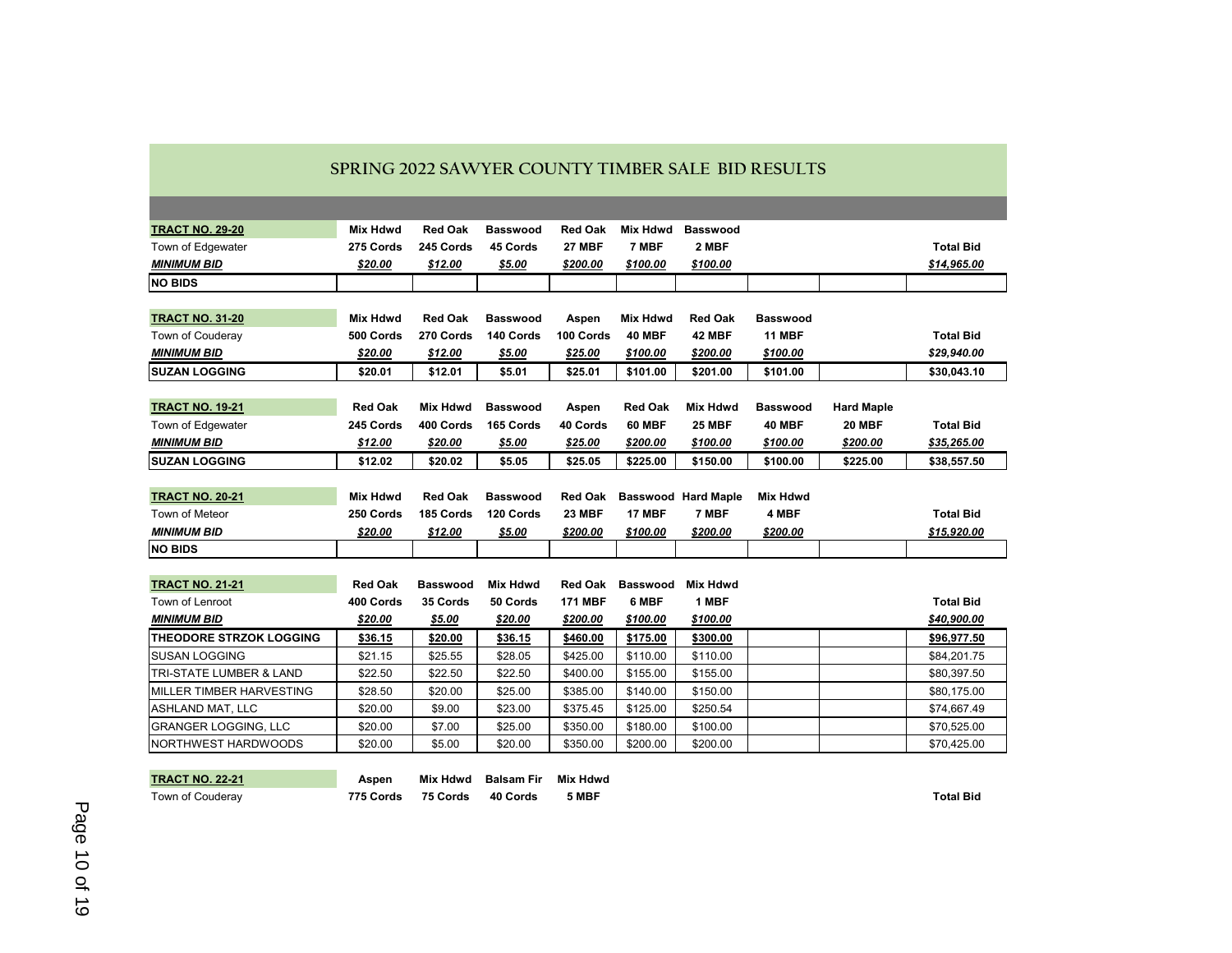| <b>MINIMUM BID</b>       | \$25.00         | \$20.00           | \$20.00         | \$100.00                   |                   |                 |                 |                 | \$22,175.00      |
|--------------------------|-----------------|-------------------|-----------------|----------------------------|-------------------|-----------------|-----------------|-----------------|------------------|
| <b>SCHLOER LOGGING</b>   | \$55.50         | \$20.50           | \$20.50         | \$125.00                   |                   |                 |                 |                 | \$45,995.00      |
| <b>SUZAN LOGGING</b>     | \$44.30         | \$20.70           | \$11.55         | \$100.00                   |                   |                 |                 |                 | \$36,847.00      |
| <b>BRUCE BURMEISTER</b>  | \$42.00         | \$21.00           | \$20.00         | \$125.00                   |                   |                 |                 |                 | \$35,550.00      |
| <b>FUTUREWOOD CORP</b>   | \$41.63         | \$20.74           | \$21.25         | \$125.00                   |                   |                 |                 |                 | \$35,293.75      |
|                          |                 |                   |                 |                            |                   |                 |                 |                 |                  |
| <b>TRACT NO. 24-21</b>   | Aspen           | <b>Mix Hdwd</b>   | <b>Mix Hdwd</b> |                            |                   |                 |                 |                 |                  |
| Town of Spider Lake      | 1090 Cords      | 160 Cords         | 5 MBF           |                            |                   |                 |                 |                 | <b>Total Bid</b> |
| <b>MINIMUM BID</b>       | \$25.00         | \$20.00           | \$100.00        |                            |                   |                 |                 |                 | \$30,950.00      |
| <b>FUTUREWOOD CORP</b>   | \$66.95         | \$20.00           | \$100.00        |                            |                   |                 |                 |                 | \$76,675.50      |
| <b>SUZAN LOGGING</b>     | \$48.70         | \$19.25           | \$100.00        |                            |                   |                 |                 |                 | \$56,663.00      |
| R.M. BAY LOGGING         | \$48.00         | \$20.00           | \$100.00        |                            |                   |                 |                 |                 | \$56,020.00      |
| THEODORE STRZOK LOGGING  | \$45.00         | \$30.00           | \$250.00        |                            |                   |                 |                 |                 | \$55,100.00      |
| MILLER TIMBER HARVESTING | \$46.00         | \$25.00           | \$150.00        |                            |                   |                 |                 |                 | \$54,890.00      |
| <b>SCHLOER LOGGING</b>   | \$30.00         | \$20.00           | \$125.00        |                            |                   |                 |                 |                 | \$36,525.00      |
| <b>SAPPI</b>             | \$27.00         | \$23.27           | \$147.00        |                            |                   |                 |                 |                 | \$33,888.20      |
|                          |                 |                   |                 |                            |                   |                 |                 |                 |                  |
| <b>TRACT NO. 25-21</b>   | <b>Red Pine</b> | <b>White Pine</b> | <b>Red Oak</b>  |                            | Mix Hdwd Basswood | <b>Red Oak</b>  |                 |                 |                  |
| Town of Spider Lake      | 520 Cords       | 435 Cords         | 235 Cords       | 105 Cords                  | 15 Cords          | <b>17 MBF</b>   |                 |                 | <b>Total Bid</b> |
| <b>MINIMUM BID</b>       | \$30.00         | \$20.00           | \$12.00         | \$20.00                    | \$5.00            | \$200.00        |                 |                 | \$32,695.00      |
| <b>BIEWER</b>            | \$80.84         | \$47.10           | \$13.20         | \$20.00                    | \$21.14           | \$200.00        |                 |                 | \$71,705.40      |
|                          |                 |                   |                 |                            |                   |                 |                 |                 |                  |
| <b>TRACT NO. 28-21</b>   | Aspen           | <b>White Pine</b> | <b>Mix Hdwd</b> | <b>Red Oak</b>             | <b>Red Pine</b>   | <b>Red Oak</b>  | <b>Mix Hdwd</b> |                 |                  |
| Town of Spider Lake      | 470 Cords       | 240 Cords         | 150 Cords       | 60 Cords                   | 20 Cords          | 9 MBF           | 1 MBF           |                 |                  |
| <b>MINIMUM BID</b>       | \$25.00         | \$20.00           | \$20.00         | \$12.00                    | \$30.00           | \$100.00        | \$100.00        |                 | \$22,770.00      |
| <b>SCHLOER LOGGING</b>   | \$30.00         | \$25.00           | \$20.00         | \$15.00                    | \$30.00           | \$200.00        | \$150.00        |                 | \$26,550.00      |
|                          |                 |                   |                 |                            |                   |                 |                 |                 |                  |
| <b>TRACT NO. 34-21</b>   | <b>Red Pine</b> | <b>White Pine</b> | <b>Mix Hdwd</b> | <b>Red Oak</b>             | Aspen             | <b>Basswood</b> | <b>Red Oak</b>  | <b>Mix Hdwd</b> |                  |
| Town of Spider Lake      | 320 Cords       | 280 Cords         | 230 Cords       | 110 Cords                  | 80 Cords          | 30 Cords        | <b>20 MBF</b>   | 3 MBF           | <b>Total Bid</b> |
| <b>MINIMUM BID</b>       | \$30.00         | \$20.00           | \$20.00         | \$12.00                    | \$25.00           | \$5.00          | \$200.00        | \$100.00        | \$27,570.00      |
| <b>NO BIDS</b>           |                 |                   |                 |                            |                   |                 |                 |                 |                  |
|                          |                 |                   |                 |                            |                   |                 |                 |                 |                  |
| <b>TRACT NO. 39-21</b>   | <b>Mix Hdwd</b> | <b>Basswood</b>   | Aspen           | <b>Balsam Fir</b> Red Pine |                   | <b>Basswood</b> | <b>Mix Hdwd</b> |                 |                  |
| Town of Lenroot          | 300 Cords       | 170 Cords         | 90 Cords        | 20 Cords                   | 20 Cords          | <b>30 MBF</b>   | <b>24 MBF</b>   |                 | <b>Total Bid</b> |
| <b>MINIMUM BID</b>       | \$20.00         | \$5.00            | \$25.00         | \$20.00                    | \$30.00           | \$100.00        | \$100.00        |                 | \$15,500.00      |
| <b>NO BIDS</b>           |                 |                   |                 |                            |                   |                 |                 |                 |                  |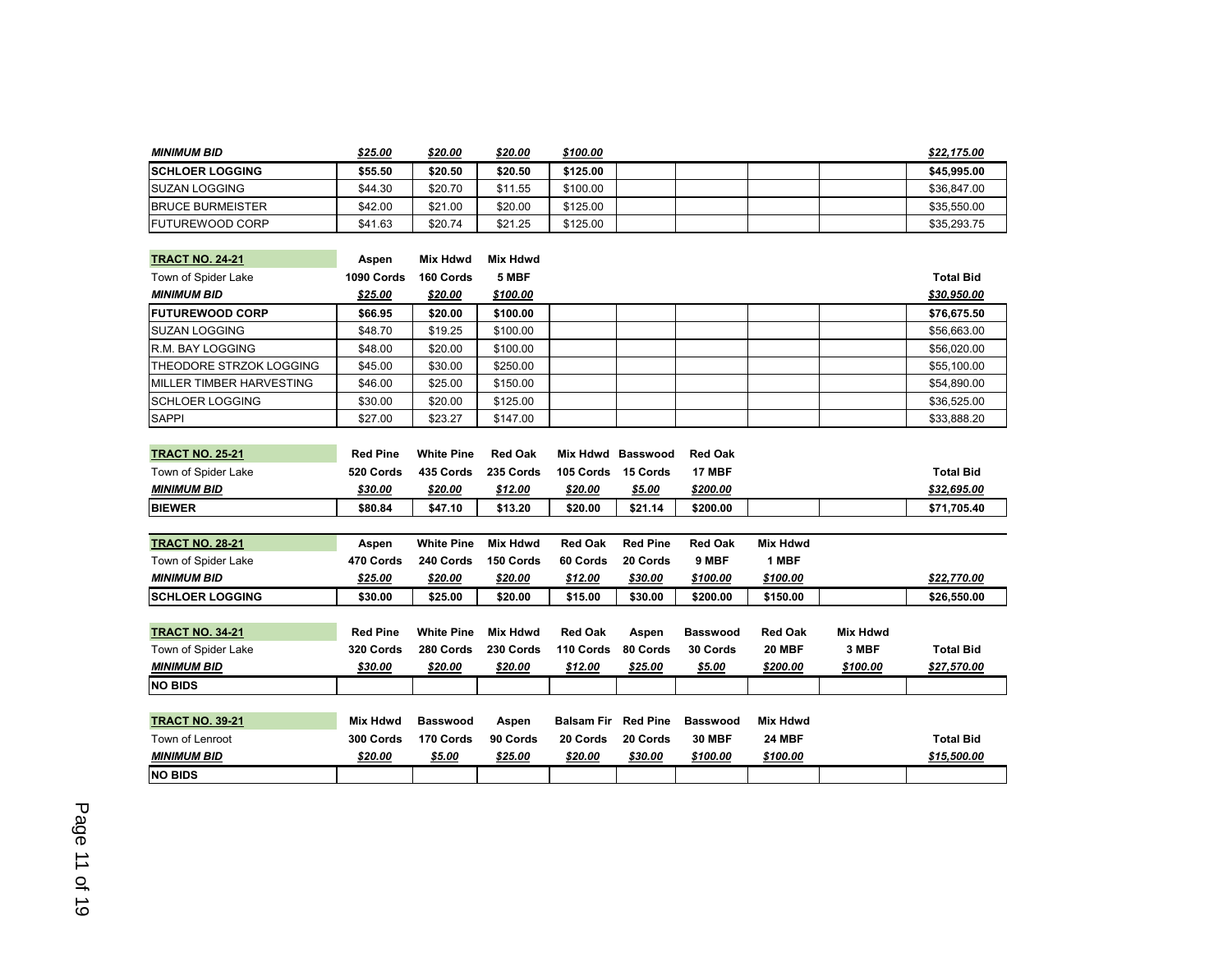| <b>TRACT NO. 40-21</b>     | <b>Mix Hdwd</b> | <b>Basswood</b>   | <b>Red Oak</b>  | Aspen               | <b>Basswood</b> | <b>Red Oak</b>  | <b>Mix Hdwd</b> |                  |
|----------------------------|-----------------|-------------------|-----------------|---------------------|-----------------|-----------------|-----------------|------------------|
| Town of Lenroot            | 230 Cords       | 150 Cords         | 60 Cords        | 20 Cords            | <b>12 MBF</b>   | 7 MBF           | 5 MBF           | <b>Total Bid</b> |
| <b>MINIMIUM BID</b>        | \$20.00         | \$5.00            | \$12.00         | \$25.00             | \$100.00        | \$200.00        | \$100.00        | \$9,670.00       |
| <b>SAPPI</b>               | \$30.07         | \$17.94           | \$12.00         | \$27.00             | \$147.00        | \$307.00        | \$167.00        | \$15,615.10      |
|                            |                 |                   |                 |                     |                 |                 |                 |                  |
| <b>TRACT NO. 43-21</b>     | Aspen           | <b>Mix Hdwd</b>   | <b>Basswood</b> |                     |                 |                 |                 |                  |
| <b>Town of Winter</b>      | 1800 Cords      | 210 Cords         | 40 Cords        |                     |                 |                 |                 | <b>Total Bid</b> |
| <b>MINIMUM BID</b>         | \$25.00         | \$20.00           | \$5.00          |                     |                 |                 |                 | \$49,400.00      |
| <b>GRINDSTONE ENT. LLC</b> | \$47.50         | \$20.00           | \$20.00         |                     |                 |                 |                 | \$89,780.00      |
| <b>ISUZAN LOGGING</b>      | \$46.75         | \$17.75           | \$18.75         |                     |                 |                 |                 | \$88.627.50      |
| <b>SCHLOER LOGGING</b>     | \$44.00         | \$20.00           | \$5.00          |                     |                 |                 |                 | \$83,600.00      |
| <b>FUTUREWOOD</b>          | \$41.40         | \$20.00           | \$21.18         |                     |                 |                 |                 | \$79,657.20      |
| <b>BRUCE BURMESITER</b>    | \$41.00         | \$21.00           | \$13.00         |                     |                 |                 |                 | \$78,730.00      |
|                            |                 |                   |                 |                     |                 |                 |                 |                  |
| <b>TRACT NO. 44-21</b>     | <b>Mix Hdwd</b> | <b>Basswood</b>   | Aspen           | Hard Maple Mix Hdwd |                 | <b>Basswood</b> |                 |                  |
| Town of Lenroot            | 1035 Cords      | 200 Cords         | 145 Cords       | <b>28 MBF</b>       | <b>17 MBF</b>   | <b>55 MBF</b>   |                 | <b>Total Bid</b> |
| <b>MINIMUM BID</b>         | \$20.00         | \$5.00            | \$25.00         | \$200.00            | \$100.00        | \$100.00        |                 | \$38,125.00      |
| <b>SAPPI</b>               | \$29.28         | \$11.55           | \$36.80         | \$250.00            | \$125.00        | \$110.00        |                 | \$53,125.80      |
|                            |                 |                   |                 |                     |                 |                 |                 |                  |
| <b>TRACT NO. 1-22</b>      | <b>Red Pine</b> | <b>White Pine</b> | Aspen           | <b>Mix Hdwd</b>     |                 |                 |                 |                  |
| Town of Lenroot            | 1220 Cords      | 170 Cords         | 40 Cords        | 10 Cords            |                 |                 |                 | <b>Total Bid</b> |
| <b>MINIMUM BID</b>         | \$30.00         | \$20.00           | \$25.00         | \$20.00             |                 |                 |                 | \$41,200.00      |
| <b>BIEWER</b>              | \$91.13         | \$44.72           | \$41.40         | \$20.00             |                 |                 |                 | \$120,637.00     |
| <b>POTLATCH DELTIC</b>     | \$89.22         | \$35.00           | \$25.00         | \$20.00             |                 |                 |                 | \$115,998.40     |

| <b>TRACT NO. 2-22</b>    | Aspen             | Mix Hdwd  |                  |
|--------------------------|-------------------|-----------|------------------|
| Town of Winter           | <b>2310 Cords</b> | 300 Cords | <b>Total Bid</b> |
| <b>MINIMUM BID</b>       | \$25.00           | \$20.00   | \$63,750.00      |
| <b>IBRUCE BURMEISTER</b> | \$31.00           | \$21.00   | \$77.910.00      |
| <b>SCHLOER LOGGING</b>   | \$28.00           | \$20.00   | \$70,680.00      |
| <b>ISUZAN LOGGING</b>    | \$25.05           | \$20.05   | \$63,880.50      |

| <b>TRACT NO. 3-22</b> | Aspen                | Mix Hdwd | Basswood | <b>Mix Hdwd</b> |                  |
|-----------------------|----------------------|----------|----------|-----------------|------------------|
| Town of Edgewater     | 1510 Cords 200 Cords |          | 35 Cords | <b>12 MBF</b>   | <b>Total Big</b> |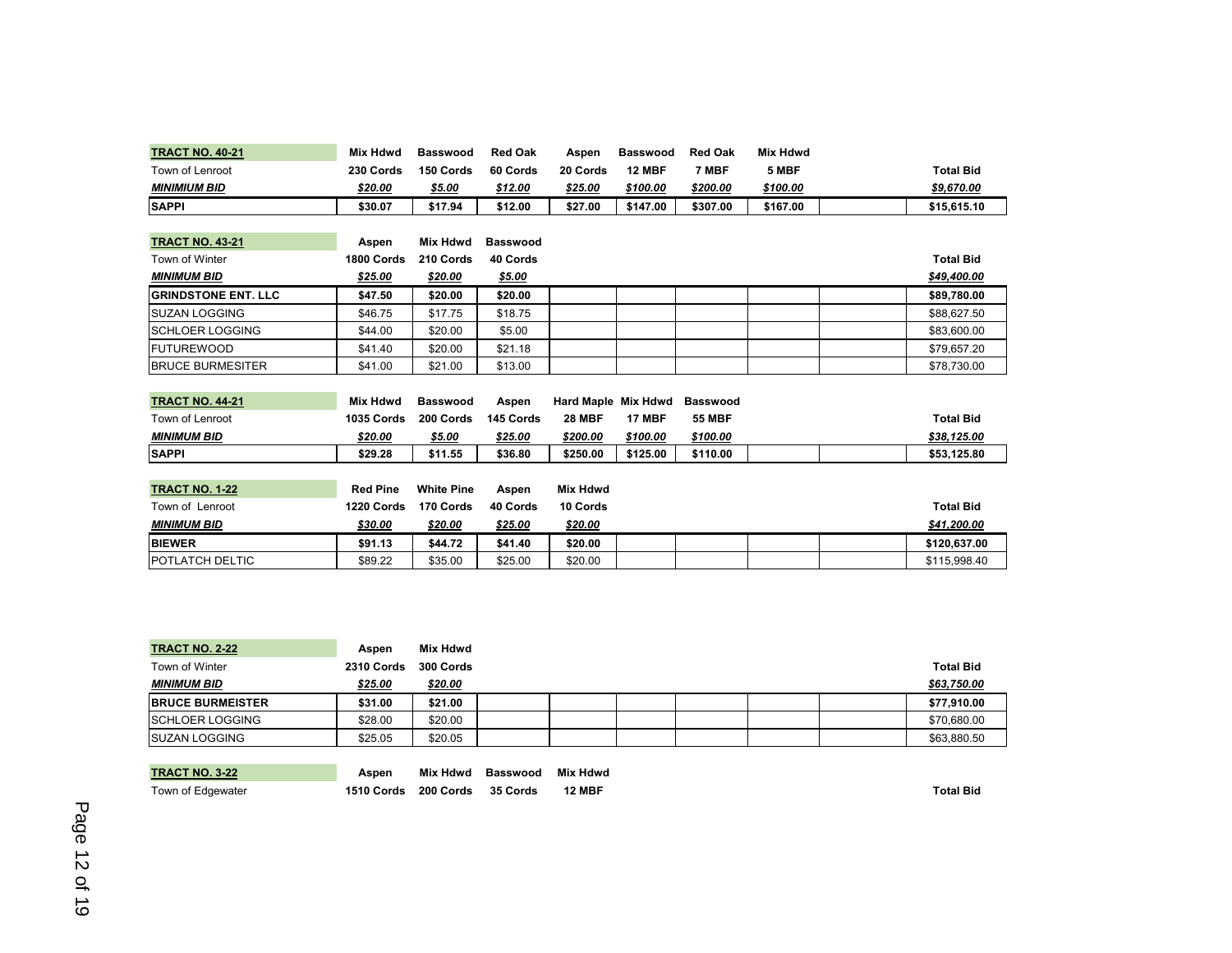| <b>MINIMUM BID</b>              | \$25.00         | \$20.00         | \$20.00         | \$100.00        |                |                                              |                 |                   | \$43,125.00      |
|---------------------------------|-----------------|-----------------|-----------------|-----------------|----------------|----------------------------------------------|-----------------|-------------------|------------------|
| <b>THEODORE STRZOK LOGGING</b>  | \$81.76         | \$45.00         | \$20.00         | \$425.00        |                |                                              |                 |                   | \$138,257.60     |
| <b>SUZAN LOGGING</b>            | \$57.25         | \$23.15         | \$18.25         | \$205.00        |                |                                              |                 |                   | \$94,176.25      |
| <b>LAKE STATES TIMBER</b>       | \$56.00         | \$20.00         | \$20.00         | \$150.00        |                |                                              |                 |                   | \$91,060.00      |
| <b>GRINDSTONE ENT. LLC</b>      | \$52.00         | \$22.00         | \$18.00         |                 |                |                                              |                 |                   | \$83.550.00      |
| <b>BRUCE BURMEISTER</b>         | \$40.50         | \$21.00         | \$20.00         | \$125.00        |                |                                              |                 |                   | \$67,555.00      |
| <b>FUTUREWOOD</b>               | \$39.10         | \$20.74         | \$20.21         | \$125.00        |                |                                              |                 |                   | 65,396.35        |
|                                 |                 |                 |                 |                 |                |                                              |                 |                   |                  |
| <b>TRACT NO. 4-22</b>           | <b>Mix Hdwd</b> | <b>Basswood</b> | <b>Red Oak</b>  | Fir             | <b>Red Oak</b> | <b>Basswood</b>                              | <b>Mix Hdwd</b> | <b>Hard Maple</b> |                  |
| Town of Spider Lake             | 590 Cords       | 260 Cords       | 130 Cords       | 10 Cords        | <b>53 MBF</b>  | <b>47 MBF</b>                                | <b>31 MBF</b>   | <b>18 MBF</b>     | <b>Total Bid</b> |
| <b>MINIMUM BID</b>              | \$20.00         | \$5.00          | \$12.00         | \$20.00         | \$200.00       | \$100.00                                     | \$100.00        | \$200.00          | \$36,860.00      |
| <b>NO BIDS</b>                  |                 |                 |                 |                 |                |                                              |                 |                   |                  |
|                                 |                 |                 |                 |                 |                |                                              |                 |                   |                  |
| <b>TRACT NO. 5-22</b>           | Aspen           | <b>Mix Hdwd</b> | <b>Red Oak</b>  | <b>Basswood</b> | <b>Red Oak</b> | <b>Mix Hdwd</b>                              | <b>Basswood</b> |                   |                  |
| Town of Lenroot                 | 220 Cords       | 190 Cords       | 160 Cords       | 60 Cords        | <b>20 MBF</b>  | 6 MBF                                        | 4 MBF           |                   | <b>Total Bid</b> |
| <b>MINIMUM BID</b>              | \$25.00         | \$20.00         | \$12.00         | \$5.00          | \$200.00       | \$100.00                                     | \$100.00        |                   | \$16,520.00      |
| <b>GRANGER LOGGING</b>          | \$26.00         | \$22.00         | \$12.00         | \$5.00          | \$300.00       | \$140.00                                     | \$140.00        |                   | \$19,520.00      |
| <b>KRIS RASMUSSEN</b>           | \$28.00         | \$20.00         | \$12.00         | \$5.00          | \$225.00       | \$100.00                                     | \$100.00        |                   | \$17,680.00      |
|                                 |                 |                 |                 |                 |                |                                              |                 |                   |                  |
| <b>TRACT NO. 6-22</b>           | Aspen           | <b>Mix Hdwd</b> | <b>Basswood</b> |                 |                |                                              |                 |                   |                  |
| Town of Lenroot                 | 1235 Cords      | 70 Cords        | 20 Cords        |                 |                |                                              |                 |                   | <b>Total Bid</b> |
| <b>MINIMUM BID</b>              | \$25.00         | \$20.00         | \$5.00          |                 |                |                                              |                 |                   | \$32,375.00      |
| <b>FORNENGO FOREST PRODUCTS</b> | \$69.50         | \$69.50         | \$69.50         |                 |                | *Whole tree chipping bid increase volume 25% |                 |                   | \$115,109.37     |
| <b>FUTUREWOOD CORP</b>          | \$80.62         | \$20.00         | \$5.00          |                 |                |                                              |                 |                   | \$101.065.70     |
| THEODORE STRZOK LOGGING         | \$78.76         | \$40.00         | \$20.00         |                 |                |                                              |                 |                   | \$100,468.60     |
| <b>SCHLOER LOGGING</b>          | \$71.80         | \$21.00         | \$15.00         |                 |                |                                              |                 |                   | \$90,443.00      |
| <b>SUZAN LOGGING</b>            | \$65.75         | \$28.10         | \$23.20         |                 |                |                                              |                 |                   | \$83.632.25      |
| <b>GRINDSTONE ENT. LLC</b>      | \$58.00         | \$28.00         | \$20.00         |                 |                |                                              |                 |                   | \$73,990.00      |
| KINSLEY FOREST PRODUCTS         | \$45.10         | \$30.05         | \$15.05         |                 |                |                                              |                 |                   | \$58,103.00      |
| <b>BRUCE BURMEISTER</b>         | \$44.00         | \$21.00         | \$12.00         |                 |                |                                              |                 |                   | \$56,050.00      |
|                                 |                 |                 |                 |                 |                |                                              |                 |                   |                  |
| <b>TRACT NO. 8-22</b>           | <b>Red Oak</b>  | Mix Hdwd        | <b>Basswood</b> | Aspen           | <b>Red Oak</b> | <b>Basswood</b>                              |                 |                   |                  |

| <b>IRACI NO. 8-22</b>         | Red Oak   | Mix Hdwd  | Basswood | Aspen    | <b>Red Oak</b> | Basswood |  |             |
|-------------------------------|-----------|-----------|----------|----------|----------------|----------|--|-------------|
| Town of Hayward               | 125 Cords | 120 Cords | 30 Cords | 10 Cords | <b>13 MBF</b>  | 2 MBF    |  | Total Bid   |
| <b>MINIMUM BID</b>            | \$12.00   | \$20.00   | \$5.00   | \$25.00  | \$200.00       | \$100.00 |  | \$7,100.00  |
| <b>IMILLER TIMBER HARVEST</b> | \$26.00   | \$24.50   | \$20.00  | \$40.00  | \$320.00       | \$110.00 |  | \$11.350.00 |
| <b>LAKE STATES TIMBER</b>     | \$12.00   | \$20.00   | \$10.00  | \$35.00  | \$350.00       | \$120.00 |  | \$9,340.00  |
| <b>ISUZAN LOGGING</b>         | \$12.00   | \$20.00   | \$12.75  | \$32.50  | \$265.00       | \$100.00 |  | \$8,252,50  |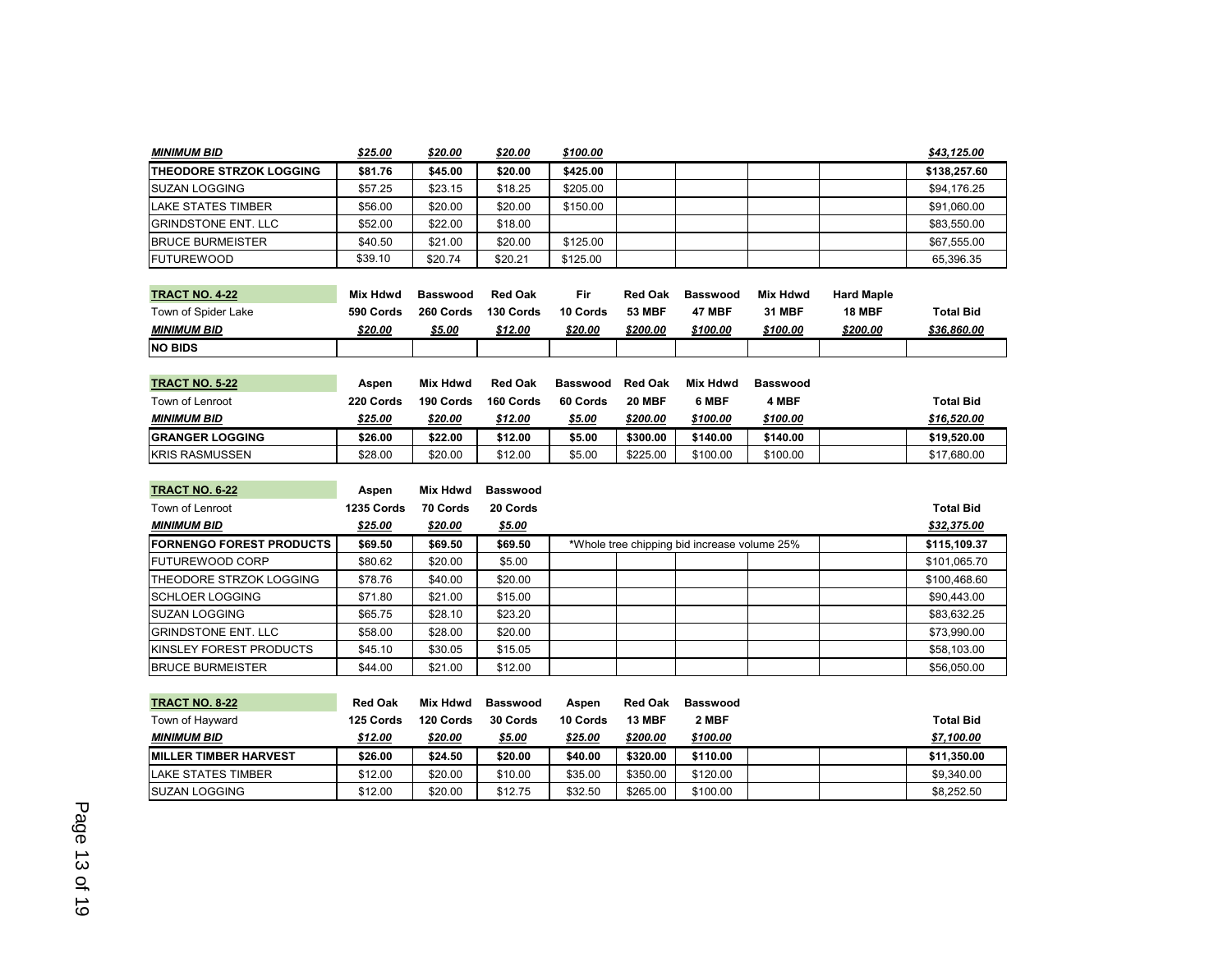| <b>TRACT NO. 9-22</b>           | <b>Mix Hdwd</b> | Aspen          | <b>Red Oak</b> | <b>Spruce</b>   | Basswood        | <b>Red Oak</b>    | Mix Hdwd | <b>Basswood</b>                              |                  |
|---------------------------------|-----------------|----------------|----------------|-----------------|-----------------|-------------------|----------|----------------------------------------------|------------------|
| Town of Spider Lake             | 150 Cords       | 140 Cords      | 50 Cords       | 30 Cords        | 20 Cords        | 5 MBF             | 2 MBF    | 2 MBF                                        | <b>Total Bid</b> |
| MINIMUM BID                     | <u>\$20.00</u>  | \$25.00        | \$12.00        | \$20.00         | \$5.00          | \$200.00          | \$100.00 | \$100.00                                     | \$9,200.00       |
| <b>KRIS RASMUSSEN</b>           | \$20.00         | \$26.00        | \$12.00        | \$20.00         | \$5.00          | \$200.00          | \$100.00 | \$100.00                                     | \$9,340.00       |
|                                 |                 |                |                |                 |                 |                   |          |                                              |                  |
| <b>TRACT NO. 10-22</b>          | Aspen           | <b>Red Oak</b> | Mix Hdwd       | <b>Basswood</b> | <b>Red Pine</b> | <b>White Pine</b> |          |                                              |                  |
| Town of Hayward                 | 1195 Cords      | 90 Cords       | 70 Cords       | 10 Cords        | 130 Cords       | 60 Cords          |          |                                              | <b>Total Bid</b> |
| MINIMUM BID                     | \$25.00         | \$12.00        | \$20.00        | \$5.00          | \$30.00         | \$20.00           |          |                                              | \$37,505.00      |
| <b>FORNENGO FOREST PRODUCTS</b> | \$56.00         | \$56.00        | \$56.00        | \$56.00         | \$56.00         | \$56.00           |          | *Whole tree chipping bid increase volume 25% | \$108,850.00     |
|                                 |                 |                |                |                 |                 |                   |          |                                              |                  |
| <b>SUZAN LOGGING</b>            | \$66.90         | \$15.15        | \$26.20        | \$18.30         | \$67.80         | \$55.05           |          |                                              | \$95,443.00      |
| <b>ISCHLOER LOGGING</b>         | \$66.50         | \$18.00        | \$20.00        | \$6.00          | \$66.00         | \$35.00           |          |                                              | \$93,227.50      |
| IFUTUREWOOD CORP                | \$64.40         | \$12.00        | \$20.00        | \$19.25         | \$30.00         | \$20.00           |          |                                              | \$84,730.50      |
| <b>GRINDSTONE ENT. LLC</b>      | \$55.00         | \$6.00         | \$28.00        | \$20.00         | \$45.00         | \$25.00           |          |                                              | \$78,595.00      |
| <b>LAKE STATES TIMBER</b>       | \$55.00         | \$15.00        | \$20.00        | \$10.00         | \$30.00         | \$20.00           |          |                                              | \$73,675.00      |
| MILLER TIMBER HARVESTING        | \$46.00         | \$26.50        | \$26.50        | \$22.00         | \$55.00         | \$45.00           |          |                                              | \$69,280.00      |

| <b>TRACT NO. 12-22</b>          | Aspen      | <b>Balsam Fir</b> | Mix Hdwd |                                              |                  |
|---------------------------------|------------|-------------------|----------|----------------------------------------------|------------------|
| Town of Lenroot                 | 1600 Cords | 60 Cords          | 30 Cords |                                              | <b>Total Bid</b> |
| <b>MINIMUM BID</b>              | \$25.00    | \$20.00           | \$20.00  |                                              | \$41,800.00      |
| <b>FORNENGO FOREST PRODUCTS</b> | \$69.50    | \$69.50           | \$69.50  | *Whole tree chipping bid increase volume 25% | \$146,818.75     |
| <b>IFUTUREWOOD CORP</b>         | \$71.30    | \$20.00           | \$20.00  |                                              | \$115,880.00     |
| <b>SCHLOER LOGGING</b>          | \$71.00    | \$21.00           | \$20.50  |                                              | \$115,475.00     |
| <b>ISUZAN LOGGING</b>           | \$63.25    | \$13.10           | \$25.40  |                                              | \$102,748.00     |
| <b>GRINDSTONE ENT. LLC</b>      | \$59.00    | \$20.00           | \$28.00  |                                              | \$96,440.00      |
| <b>BRUCE BURMEISTER</b>         | \$36.00    | \$20.00           | \$21.00  |                                              | \$59,430.00      |

| <b>TRACT NO. 13-22</b>  | Aspen     | Mix Hdwd  |  |  |  |                  |
|-------------------------|-----------|-----------|--|--|--|------------------|
| Town of Lenroot         | 875 Cords | 200 Cords |  |  |  | <b>Total Bid</b> |
| <b>MINIMUM BID</b>      | \$25.00   | \$20.00   |  |  |  | \$25,875,00      |
| <b>IFUTUREWOOD CORP</b> | \$51.38   | \$20.00   |  |  |  | \$44.957.50      |
| <b>ISCHLOER LOGGING</b> | \$27.00   | \$20.00   |  |  |  | \$27.625.00      |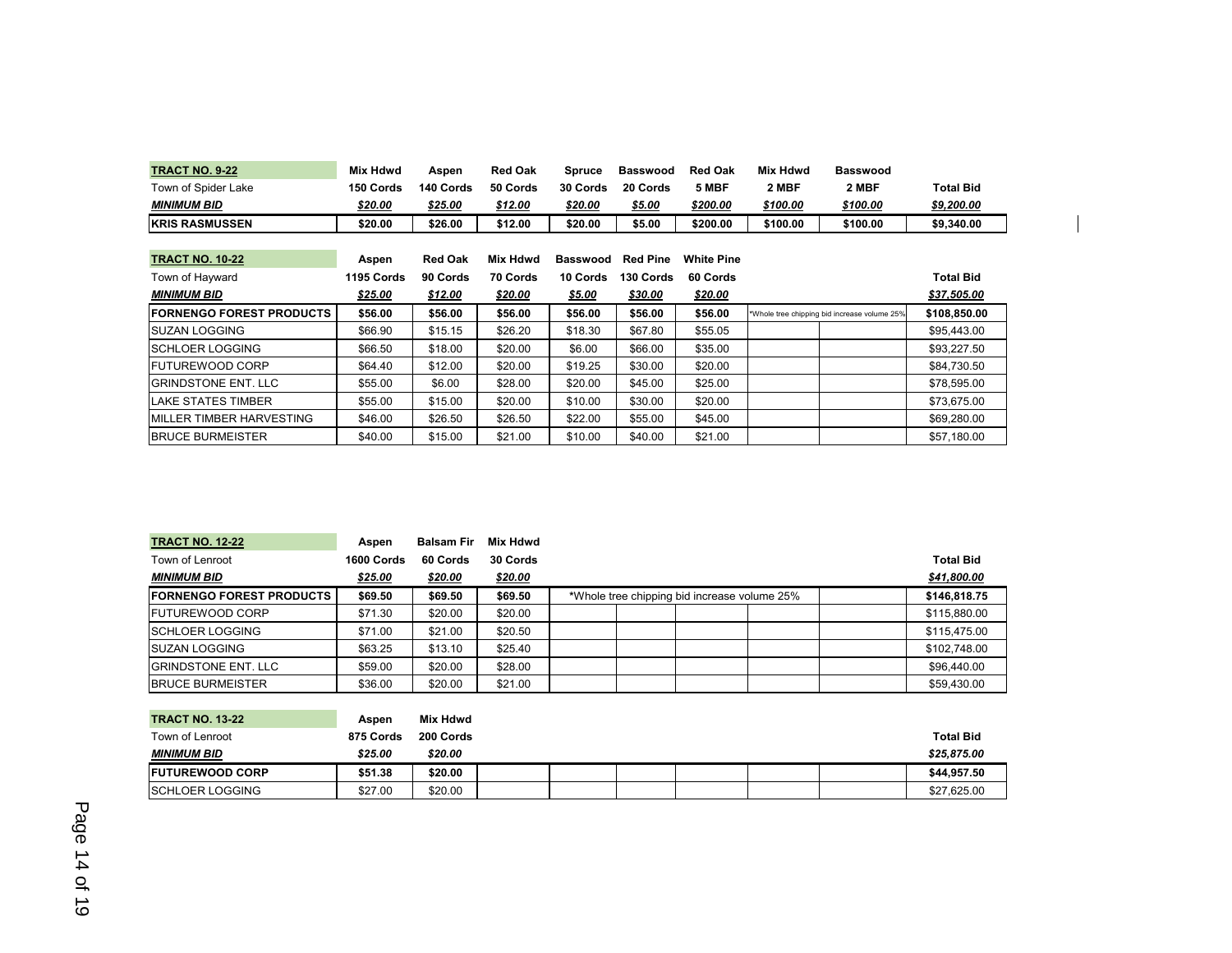| <b>TRACT NO. 15-22CO</b>         | Aspen     | <b>Red Oak</b> | Mix Hdwd |  |  |                  |
|----------------------------------|-----------|----------------|----------|--|--|------------------|
| Town of Hayward                  | 315 Cords | 30 Cords       | 10 Cords |  |  | <b>Total Bid</b> |
| <b>MINIMUM BID</b>               | \$25.00   | \$12.00        | \$20.00  |  |  | \$8,435,00       |
| <b>ILAKE STATES TIMBER</b>       | \$55.00   | \$15.00        | \$20.00  |  |  | \$17,975.00      |
| <b>SCHLOER LOGGING</b>           | \$48.00   | \$18.00        | \$20.00  |  |  | \$15,860.00      |
| <b>KINSLEY FOREST PRODUCTS</b>   | \$45.10   | \$30.00        | \$35.00  |  |  | \$15,456.50      |
| <b>IMILLER TIMBER HARVESTING</b> | \$46.00   | \$25.00        | \$25.00  |  |  | \$15,490.00      |
| <b>KRIS RASMUSSEN</b>            | \$30.00   | \$12.00        | \$20.00  |  |  | \$10,010.00      |
|                                  |           |                |          |  |  |                  |

**TOTAL SALE VALUE \$1,355,750.12**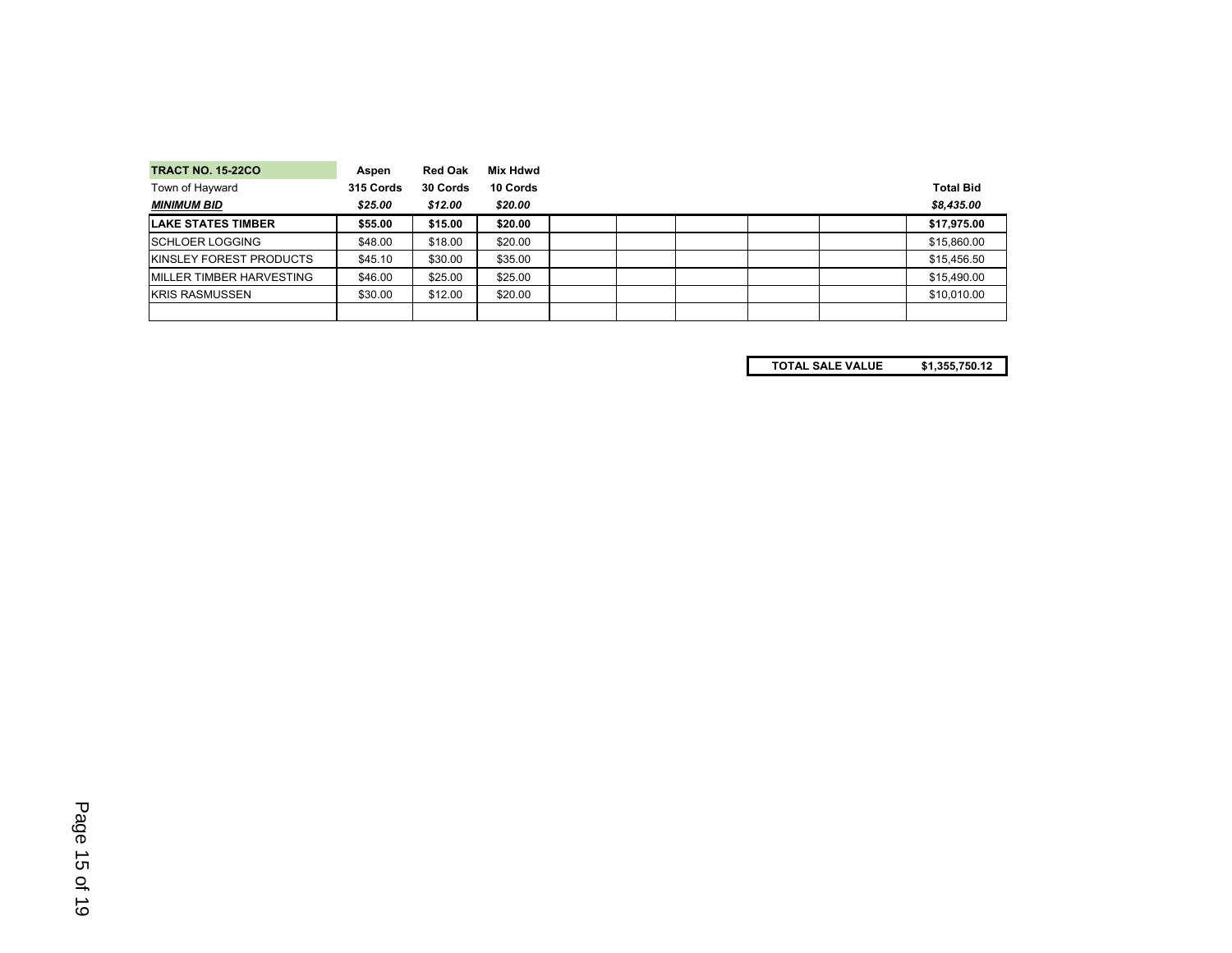#### **Sawyer County Forest-Bid Results April 29, 2022**

**26 tracts offered 21 tracts sold 1456 acres 22,690 cords pulpwood 643 mbf sawlogs \$1,355,750.12 total sold value**

<span id="page-15-0"></span>

|                     |                |        |          |         |                      | <b>Past Bid Results</b> |              |              |              |              |              |
|---------------------|----------------|--------|----------|---------|----------------------|-------------------------|--------------|--------------|--------------|--------------|--------------|
| <b>Species</b>      | <b>Product</b> | volume | # Tracts |         | <b>Weighted Avg.</b> | 21-Nov                  | 21-May       | 20-Nov       | 20-May       | 19-Nov       | 19-May       |
|                     |                | Cords  |          |         | <b>Winning Bids</b>  | weighted avg            | weighted avg | weighted avg | weighted avg | weighted avg | weighted avg |
| Aspen               | pulp           | 14.898 | 19       | \$59.30 | $-0.2%$              | \$59.41                 | \$63.18      | \$59.97      | \$53.29      | \$55.03      | \$60.55      |
| MX Hdwd             | pulp           | 3,230  | 21       | \$26.06 | $+15%$               | \$22.64                 | \$22.09      | \$23.14      | \$25.23      | \$32.79      | \$29.23      |
| White Birch         | pulp           | N/A    | N/A      | N/A     | N/A                  | N/A                     | N/A          | N/A          | N/A          | N/A          | N/A          |
| Basswood            | pulp           | 920    | 13       | \$13.58 | $+28%$               | \$10.65                 | \$7.82       | \$12.83      | \$14.78      | \$23.71      | \$18.74      |
| Red oak             | pulp           | 1725   | 11       | \$21.97 | $+15%$               | \$19.00                 | \$11.80      | \$22.18      | \$15.69      | \$24.28      | \$14.25      |
| Fir                 | pulp           | 100    | 2        | \$60.33 | $+200%$              | \$20.00                 | \$20.00      | \$20.70      | \$20.00      | \$21.00      | \$21.21      |
| Red pine            | pulp           | 1890   | 4        | \$86.20 | +178%                | \$31.00                 | \$48.40      | \$31.00      | \$56.99      | \$46.00      | \$49.37      |
| White Pine          | pulp           | 905    | 4        | \$42.60 | +106%                | \$20.62                 | \$30.98      | \$21.00      | \$28.40      | \$42.06      | \$31.21      |
| Tamarack            | pulp           | N/A    | N/A      | N/A     | N/A                  | N/A                     | N/A          | N/A          | \$15.00      | N/A          | N/A          |
| White Spruce        | pulp           | 30     |          | \$20.00 | 0%                   | \$20.00                 | \$24.90      | N/A          | \$20.00      | N/A          | \$28.00      |
| <b>Black Spruce</b> | pulp           | N/A    | N/A      | N/A     | N/A                  | N/A                     | N/A          | N/A          | N/A          | N/A          | N/A          |

|                 |         |            |          |                      |         | <b>Past Bid Results</b> |              |              |              |              |              |
|-----------------|---------|------------|----------|----------------------|---------|-------------------------|--------------|--------------|--------------|--------------|--------------|
| <b>Species</b>  | Product | <b>MBF</b> | # Tracts | <b>Weighted Avg.</b> |         | 21-Nov                  | 21-May       | 20-Nov       | 20-May       | 20-May       | 19-May       |
|                 |         |            |          | <b>Winning Bids</b>  |         | weighted avg            | weighted avg | weighted avg | weighted avg | weighted avg | weighted avg |
| MX Hdwd         | logs    | 119        |          | \$155.17             | $+1%$   | \$153.44                | 168.31       | \$135.03     | \$137.94     | \$149.63     | \$193.47     |
| Red Oak         | logs    | 344        |          | \$346.25             | $+20%$  | \$289.09                | 333.27       | \$298.51     | \$268.54     | \$242.66     | \$348.47     |
| Hard Maple      | logs    | 48         |          | \$239.58             | $-0.2%$ | \$240.00                | 219.83       | \$217.81     | \$253.13     | \$252.07     | \$427.00     |
| Basswood        | logs    | 132        |          | \$113.30             | +3%     | \$109.91                | 103.63       | \$109.56     | \$125.30     | \$127.95     | \$143.56     |
| White Pine      | logs    | N/A        | N/A      | N/A                  | N/A     | N/A                     | N/A          | N/A          | N/A          | N/A          | N/A          |
| <b>Red Pine</b> | logs    | N/A        | N/A      | N/A                  | N/A     | N/A                     | N/A          | N/A          | N/A          | N/A          | N/A          |
| Ash             | logs    | N/A        | N/A      | N/A                  | N/A     | N/A                     | N/A          | N/A          | N/A          | N/A          | N/A          |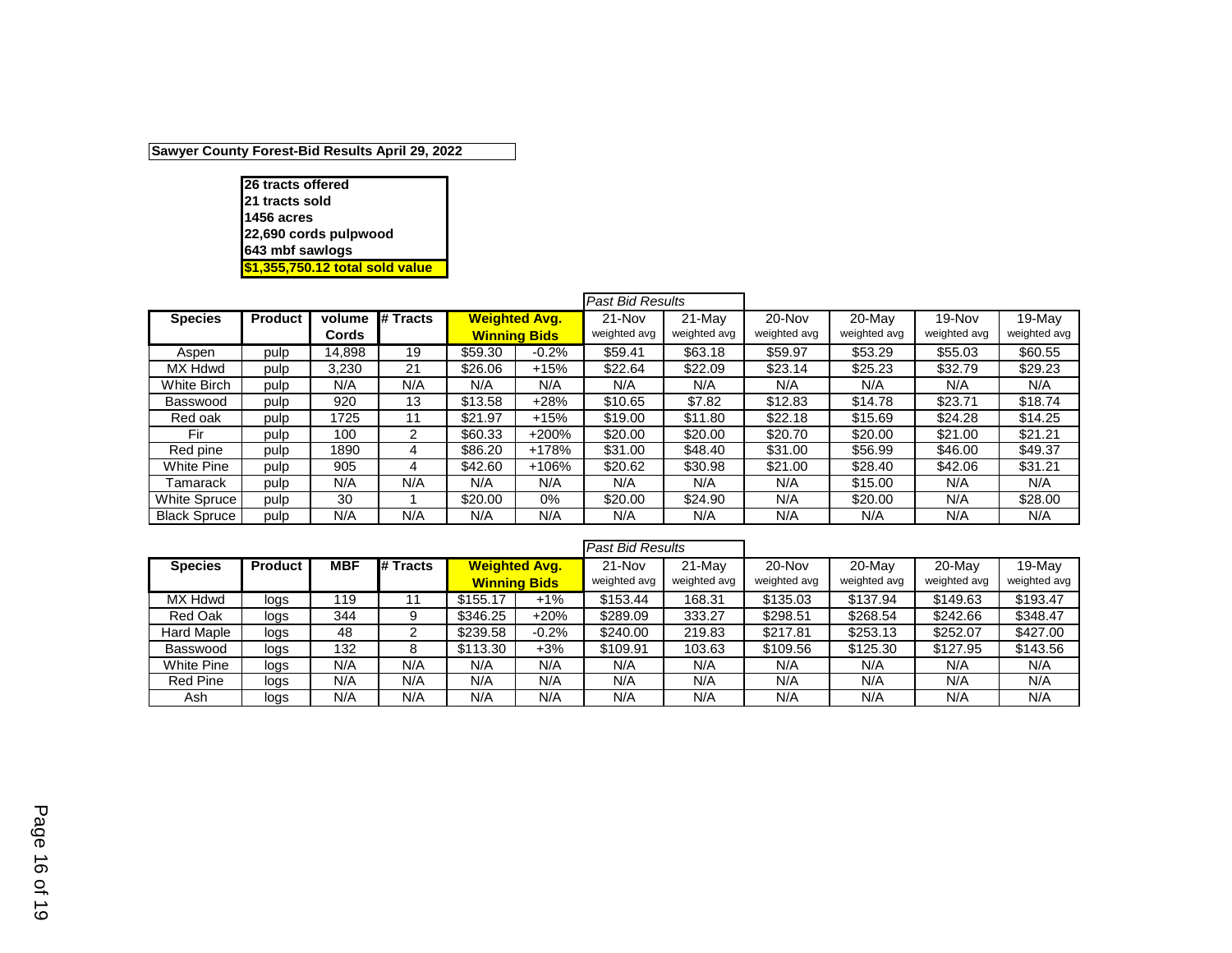# <span id="page-16-0"></span>**Sawyer County Land, Water & Forest Resources Committee Meeting Wednesday, May 11, 2022 DNR Forestry Report for April 2022**

*Mosquito Brook Dam:* Jacob Druffner, Dam Safety Engineer for DNR, requested a status update via e-mail on April 12<sup>th</sup> from Mr. James Maple and did not receive a reply. Mr. Druffner contacted non-profit conservancy organization interested in acquiring the property and Mr. Marple has not been communicating with the organization. DNR will be discussing next steps if landowner is not willing to bring this matter to a resolution.

*Fisheries:* Surveys are currently underway on the following bodies of water: Lake Hayward, Chippewa Flowage, Smith Lake, Moose Lake, Lower Holly Lake, Windigo Lake, Blueberry Lake, Sand Lake, and Green Lake.

Parks and Recreation: Installation of docks at boat landings has begun and will continue for the next two weeks. Kyle Marinoff, Parks Supervisor, is working with the Sawyer County ATV and Snowmobile Alliance to get signage updated for the Tuscobia Trail.

*Northern State Forests Annual State Forest Property Plans Available:* Each spring, Wisconsin State Forests develop Annual Property Implementation Plans (APIPs) and Monitoring Reports identifying the major scheduled and completed forest and habitat management treatments, recreation and infrastructure developments and other property management actions. These plans are shared with the public online for review, questions, and comment:

<https://dnr.wisconsin.gov/topic/Lands/APIP/expanded.html>

*Wildlife:* Josh Spiegel, DNR Wildlife Biologist for Sawyer County, will be present to discuss questions from previous meeting on baiting, CWD and other matters.

#### *Forestry:*

*Prescribed Burning:* Approximately 103 acres were burned at the Parks Farm site on the Sawyer County Forest on April  $27<sup>th</sup>$ , 2022. The purpose was for wildlife habitat maintenance/improvement.

*Wildland Fire Suppression:* To date there have been 2 fires in Sawyer County. Causes were downed power line and debris burning. Compared to last year there was 13. Statewide there have been 219 fires totaling 415 acres burned. Compared to last year, there were 514 fires for 1,629 acres burned. The largest fire to date was in Sauk County. The size was 50 acres in a marsh.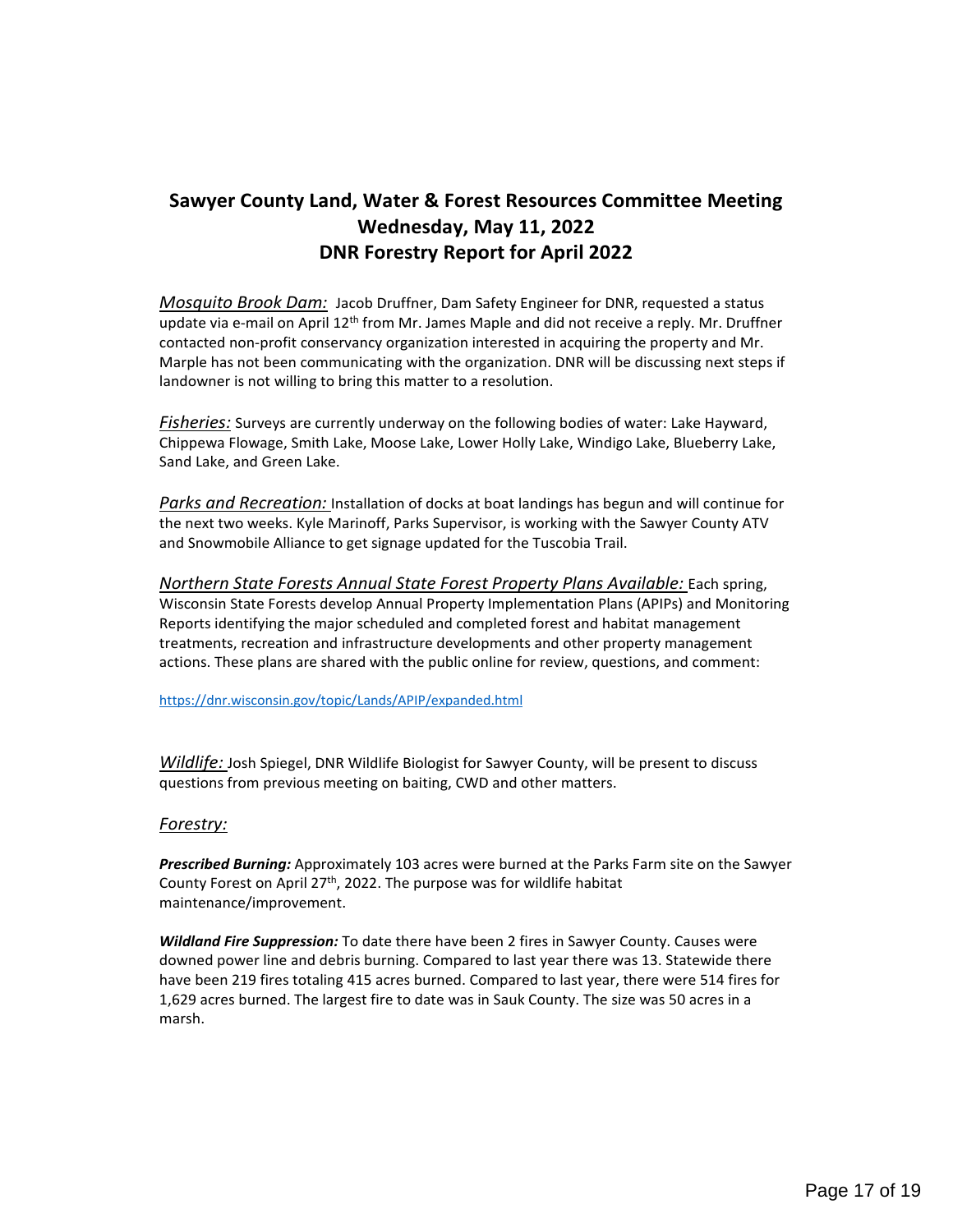**Report written by Roy Zubrod, DNR Forester, Hayward, WI. Report submitted on 5/2/2022.**